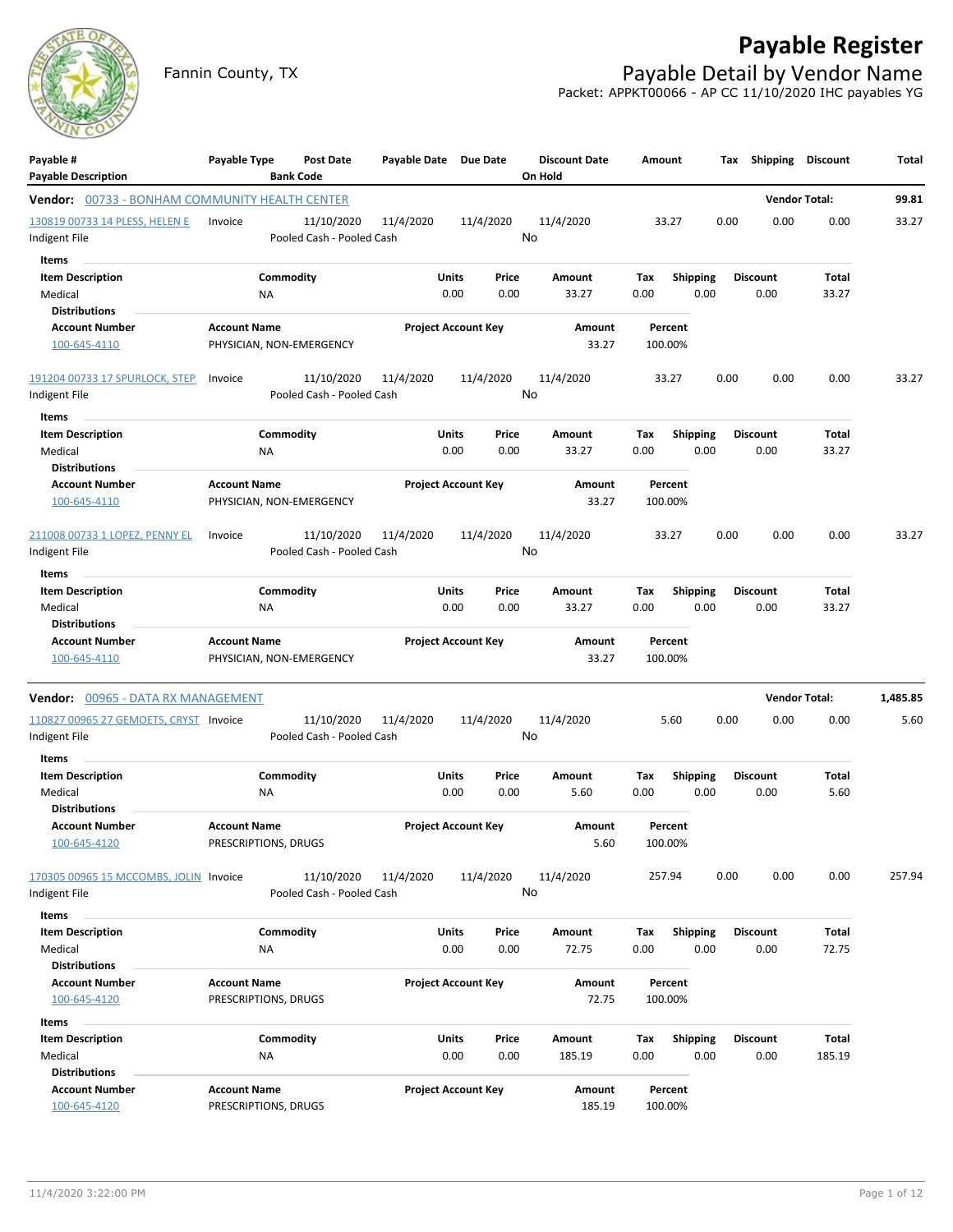| Payable Register                                |                                             |                                         |              |                            |                      |                    |                         |      |                         |               | Packet: APPKT00066 - AP CC 11/10/2020 IHC payables YG |
|-------------------------------------------------|---------------------------------------------|-----------------------------------------|--------------|----------------------------|----------------------|--------------------|-------------------------|------|-------------------------|---------------|-------------------------------------------------------|
| Payable #                                       | Payable Type                                | <b>Post Date</b>                        | Payable Date | <b>Due Date</b>            | <b>Discount Date</b> | Amount             |                         |      | Tax Shipping Discount   |               | Total                                                 |
| <b>Payable Description</b>                      |                                             | <b>Bank Code</b>                        |              |                            | On Hold              |                    |                         |      |                         |               |                                                       |
| 170902 00965 49 FRANKS, SHEILA<br>Indigent File | Invoice                                     | 11/10/2020<br>Pooled Cash - Pooled Cash | 11/4/2020    | 11/4/2020                  | 11/4/2020<br>No      | 189.08             |                         | 0.00 | 0.00                    | 0.00          | 189.08                                                |
|                                                 |                                             |                                         |              |                            |                      |                    |                         |      |                         |               |                                                       |
| <b>Items</b>                                    |                                             |                                         |              |                            |                      |                    |                         |      |                         |               |                                                       |
| <b>Item Description</b><br>Medical              | ΝA                                          | Commodity                               | Units        | Price<br>0.00<br>0.00      | Amount<br>9.78       | Tax<br>0.00        | <b>Shipping</b><br>0.00 |      | <b>Discount</b><br>0.00 | Total<br>9.78 |                                                       |
| <b>Distributions</b>                            |                                             |                                         |              |                            |                      |                    |                         |      |                         |               |                                                       |
| <b>Account Number</b>                           | <b>Account Name</b>                         |                                         |              | <b>Project Account Key</b> | Amount               | Percent            |                         |      |                         |               |                                                       |
| 100-645-4120                                    | PRESCRIPTIONS, DRUGS                        |                                         |              |                            | 9.78                 | 100.00%            |                         |      |                         |               |                                                       |
| Items                                           |                                             |                                         |              |                            |                      |                    |                         |      |                         |               |                                                       |
| <b>Item Description</b>                         |                                             | Commodity                               | Units        | Price                      | Amount               | Tax                | <b>Shipping</b>         |      | <b>Discount</b>         | Total         |                                                       |
| Medical                                         | ΝA                                          |                                         |              | 0.00<br>0.00               | 14.85                | 0.00               | 0.00                    |      | 0.00                    | 14.85         |                                                       |
| Distributions                                   |                                             |                                         |              |                            |                      |                    |                         |      |                         |               |                                                       |
| <b>Account Number</b>                           | <b>Account Name</b>                         |                                         |              | <b>Project Account Key</b> | Amount               | Percent            |                         |      |                         |               |                                                       |
| 100-645-4120                                    | PRESCRIPTIONS, DRUGS                        |                                         |              |                            | 14.85                | 100.00%            |                         |      |                         |               |                                                       |
| Items                                           |                                             |                                         |              |                            |                      |                    |                         |      |                         |               |                                                       |
| <b>Item Description</b>                         |                                             | Commodity                               | Units        | Price                      | Amount               | Tax                | <b>Shipping</b>         |      | <b>Discount</b>         | Total         |                                                       |
| Medical                                         | NA                                          |                                         |              | 0.00<br>0.00               | 164.45               | 0.00               | 0.00                    |      | 0.00                    | 164.45        |                                                       |
| <b>Distributions</b>                            |                                             |                                         |              |                            |                      |                    |                         |      |                         |               |                                                       |
| <b>Account Number</b><br>100-645-4120           | <b>Account Name</b><br>PRESCRIPTIONS, DRUGS |                                         |              | <b>Project Account Key</b> | Amount<br>164.45     | Percent<br>100.00% |                         |      |                         |               |                                                       |
| 190508 00965 12 WEBB, BRANDIE                   | Invoice                                     | 11/10/2020                              | 11/4/2020    | 11/4/2020                  | 11/4/2020            | 284.49             |                         | 0.00 | 0.00                    | 0.00          | 284.49                                                |
| Indigent File                                   |                                             | Pooled Cash - Pooled Cash               |              |                            | No                   |                    |                         |      |                         |               |                                                       |
| Items                                           |                                             |                                         |              |                            |                      |                    |                         |      |                         |               |                                                       |
| <b>Item Description</b>                         |                                             | Commodity                               | Units        | Price                      | Amount               | Tax                | <b>Shipping</b>         |      | <b>Discount</b>         | Total         |                                                       |
| Medical                                         | ΝA                                          |                                         |              | 0.00<br>0.00               | 97.24                | 0.00               | 0.00                    |      | 0.00                    | 97.24         |                                                       |
| <b>Distributions</b>                            |                                             |                                         |              |                            |                      |                    |                         |      |                         |               |                                                       |
| <b>Account Number</b>                           | <b>Account Name</b>                         |                                         |              | <b>Project Account Key</b> | Amount               | Percent            |                         |      |                         |               |                                                       |
| 100-645-4120                                    | PRESCRIPTIONS, DRUGS                        |                                         |              |                            | 97.24                | 100.00%            |                         |      |                         |               |                                                       |
| Items                                           |                                             |                                         |              |                            |                      |                    |                         |      |                         |               |                                                       |
| <b>Item Description</b>                         |                                             | Commodity                               | Units        | Price                      | Amount               | Tax                | <b>Shipping</b>         |      | <b>Discount</b>         | Total         |                                                       |
| Medical<br><b>Distributions</b>                 | ΝA                                          |                                         |              | 0.00<br>0.00               | 187.25               | 0.00               | 0.00                    |      | 0.00                    | 187.25        |                                                       |
| <b>Account Number</b>                           | <b>Account Name</b>                         |                                         |              | <b>Project Account Key</b> | Amount               | Percent            |                         |      |                         |               |                                                       |
| 100-645-4120                                    | PRESCRIPTIONS, DRUGS                        |                                         |              |                            | 187.25               | 100.00%            |                         |      |                         |               |                                                       |
| 190901 00965 9 HINSON, SHEILA                   | Invoice                                     | 11/10/2020                              | 11/4/2020    | 11/4/2020                  | 11/4/2020            | 371.47             |                         | 0.00 | 0.00                    | 0.00          | 371.47                                                |
| Indigent File                                   |                                             | Pooled Cash - Pooled Cash               |              |                            | No                   |                    |                         |      |                         |               |                                                       |
| Items                                           |                                             |                                         |              |                            |                      |                    |                         |      |                         |               |                                                       |
| <b>Item Description</b>                         |                                             | Commodity                               | Units        | Price                      | Amount               | Tax                | <b>Shipping</b>         |      | <b>Discount</b>         | Total         |                                                       |
| Medical                                         | NA                                          |                                         |              | 0.00<br>0.00               | 81.70                | 0.00               | 0.00                    |      | 0.00                    | 81.70         |                                                       |
| <b>Distributions</b><br><b>Account Number</b>   | <b>Account Name</b>                         |                                         |              |                            | Amount               | Percent            |                         |      |                         |               |                                                       |
| 100-645-4120                                    | PRESCRIPTIONS, DRUGS                        |                                         |              | <b>Project Account Key</b> | 81.70                | 100.00%            |                         |      |                         |               |                                                       |
|                                                 |                                             |                                         |              |                            |                      |                    |                         |      |                         |               |                                                       |
| Items<br><b>Item Description</b>                |                                             | Commodity                               | Units        | Price                      | Amount               | Tax                | Shipping                |      | <b>Discount</b>         | Total         |                                                       |
| Medical                                         | NA                                          |                                         |              | 0.00<br>0.00               | 85.12                | 0.00               | 0.00                    |      | 0.00                    | 85.12         |                                                       |
| <b>Distributions</b>                            |                                             |                                         |              |                            |                      |                    |                         |      |                         |               |                                                       |
| <b>Account Number</b>                           | <b>Account Name</b>                         |                                         |              | <b>Project Account Key</b> | Amount               | Percent            |                         |      |                         |               |                                                       |
| 100-645-4120                                    | PRESCRIPTIONS, DRUGS                        |                                         |              |                            | 85.12                | 100.00%            |                         |      |                         |               |                                                       |
| Items                                           |                                             |                                         |              |                            |                      |                    |                         |      |                         |               |                                                       |
| <b>Item Description</b>                         |                                             | Commodity                               | Units        | Price                      | Amount               | Tax                | <b>Shipping</b>         |      | <b>Discount</b>         | Total         |                                                       |
| Medical                                         | ΝA                                          |                                         |              | 0.00<br>0.00               | 204.65               | 0.00               | 0.00                    |      | 0.00                    | 204.65        |                                                       |
| <b>Distributions</b>                            |                                             |                                         |              |                            |                      |                    |                         |      |                         |               |                                                       |
| <b>Account Number</b>                           | <b>Account Name</b>                         |                                         |              | <b>Project Account Key</b> | Amount               | Percent            |                         |      |                         |               |                                                       |
| 100-645-4120                                    | PRESCRIPTIONS, DRUGS                        |                                         |              |                            | 204.65               | 100.00%            |                         |      |                         |               |                                                       |
| 191204 00965 16 SPURLOCK, STEP                  | Invoice                                     | 11/10/2020                              | 11/4/2020    | 11/4/2020                  | 11/4/2020            | 40.66              |                         | 0.00 | 0.00                    | 0.00          | 40.66                                                 |
| Indigent File                                   |                                             | Pooled Cash - Pooled Cash               |              |                            | No                   |                    |                         |      |                         |               |                                                       |
|                                                 |                                             |                                         |              |                            |                      |                    |                         |      |                         |               |                                                       |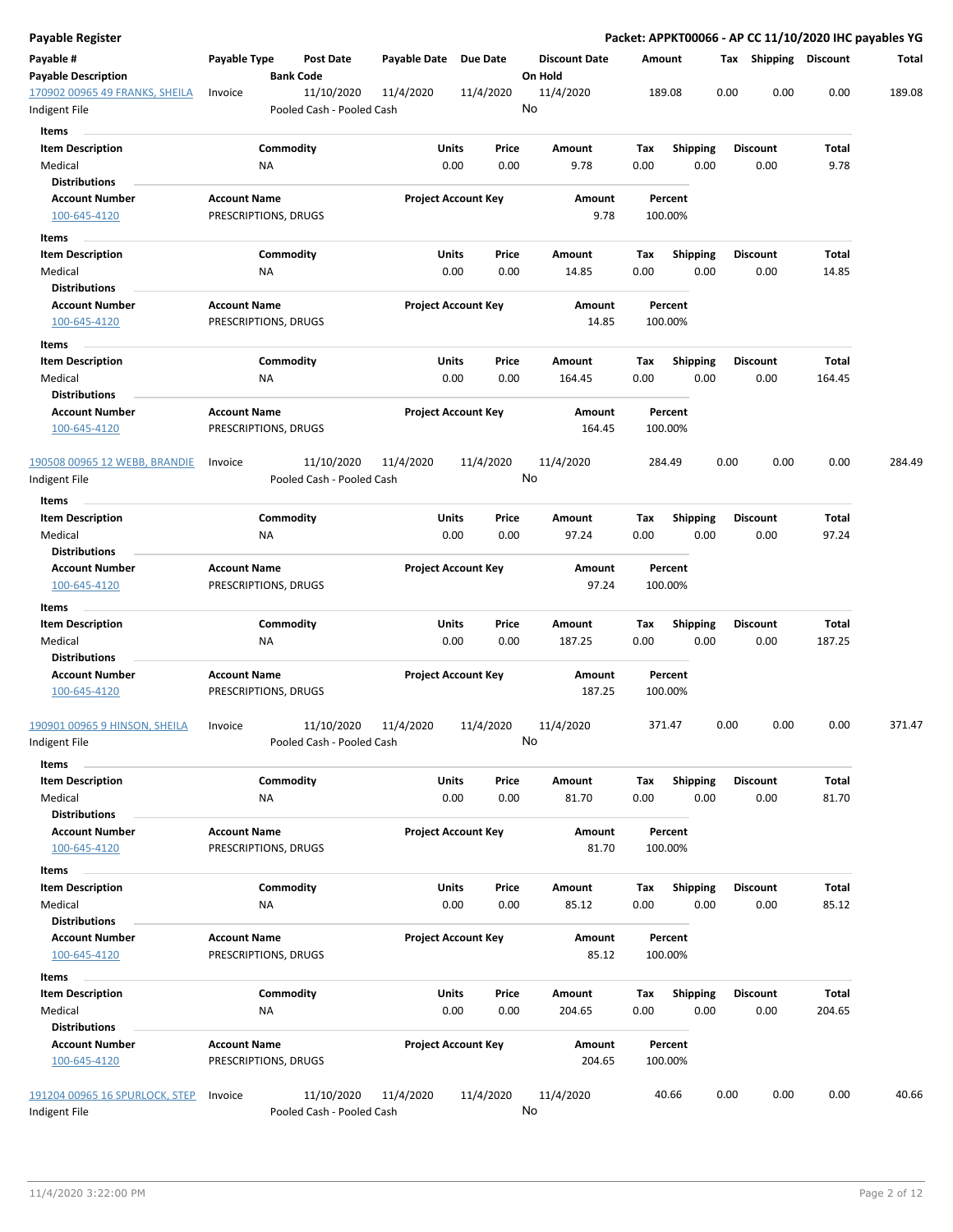| <b>Payable Register</b>                                             |                                                      |                            |                                  | Packet: APPKT00066 - AP CC 11/10/2020 IHC payables YG |                         |                |        |
|---------------------------------------------------------------------|------------------------------------------------------|----------------------------|----------------------------------|-------------------------------------------------------|-------------------------|----------------|--------|
| Payable #<br><b>Payable Description</b>                             | Payable Type<br><b>Post Date</b><br><b>Bank Code</b> | Payable Date Due Date      | <b>Discount Date</b><br>On Hold  | Amount                                                | Tax Shipping Discount   |                | Total  |
| Items<br><b>Item Description</b><br>Medical<br><b>Distributions</b> | Commodity<br>NA                                      | Units<br>0.00              | Price<br>Amount<br>0.00<br>40.66 | Shipping<br>Tax<br>0.00<br>0.00                       | <b>Discount</b><br>0.00 | Total<br>40.66 |        |
| <b>Account Number</b>                                               | <b>Account Name</b>                                  | <b>Project Account Key</b> | Amount                           | Percent                                               |                         |                |        |
| 100-645-4120                                                        | PRESCRIPTIONS, DRUGS                                 |                            | 40.66                            | 100.00%                                               |                         |                |        |
| 200709 00965 6 WALLACE, MARSHA Invoice                              | 11/10/2020                                           | 11/4/2020<br>11/4/2020     | 11/4/2020                        | 106.53                                                | 0.00<br>0.00            | 0.00           | 106.53 |
| Indigent File                                                       | Pooled Cash - Pooled Cash                            |                            | No                               |                                                       |                         |                |        |
| Items                                                               |                                                      |                            |                                  |                                                       |                         |                |        |
| <b>Item Description</b>                                             | Commodity                                            | Units                      | Price<br>Amount                  | Tax<br><b>Shipping</b>                                | <b>Discount</b>         | Total          |        |
| Medical<br><b>Distributions</b>                                     | ΝA                                                   | 0.00                       | 0.00<br>14.71                    | 0.00<br>0.00                                          | 0.00                    | 14.71          |        |
| <b>Account Number</b>                                               | <b>Account Name</b>                                  | <b>Project Account Key</b> | Amount                           | Percent                                               |                         |                |        |
| 100-645-4120                                                        | PRESCRIPTIONS, DRUGS                                 |                            | 14.71                            | 100.00%                                               |                         |                |        |
| Items                                                               |                                                      |                            |                                  |                                                       |                         |                |        |
| <b>Item Description</b>                                             | Commodity                                            | Units                      | Price<br>Amount                  | Tax<br><b>Shipping</b>                                | <b>Discount</b>         | Total          |        |
| Medical<br><b>Distributions</b>                                     | NA                                                   | 0.00                       | 0.00<br>91.82                    | 0.00<br>0.00                                          | 0.00                    | 91.82          |        |
| <b>Account Number</b><br>100-645-4120                               | <b>Account Name</b><br>PRESCRIPTIONS, DRUGS          | <b>Project Account Key</b> | Amount<br>91.82                  | Percent<br>100.00%                                    |                         |                |        |
| 200814 00965 2 CHERRY, MONICA<br>Indigent File                      | 11/10/2020<br>Invoice<br>Pooled Cash - Pooled Cash   | 11/4/2020<br>11/4/2020     | 11/4/2020<br>No                  | 10.93                                                 | 0.00<br>0.00            | 0.00           | 10.93  |
| Items                                                               |                                                      |                            |                                  |                                                       |                         |                |        |
| <b>Item Description</b>                                             | Commodity                                            | Units                      | Price<br>Amount                  | Shipping<br>Tax                                       | <b>Discount</b>         | Total          |        |
| Medical                                                             | NA                                                   | 0.00                       | 0.00<br>10.93                    | 0.00<br>0.00                                          | 0.00                    | 10.93          |        |
| <b>Distributions</b>                                                |                                                      |                            |                                  |                                                       |                         |                |        |
| <b>Account Number</b><br>100-645-4120                               | <b>Account Name</b><br>PRESCRIPTIONS, DRUGS          | <b>Project Account Key</b> | Amount<br>10.93                  | Percent<br>100.00%                                    |                         |                |        |
| 201205 00965 13 LOYA, SHANNON<br>Indigent File                      | 11/10/2020<br>Invoice<br>Pooled Cash - Pooled Cash   | 11/4/2020<br>11/4/2020     | 11/4/2020<br>No                  | 106.71                                                | 0.00<br>0.00            | 0.00           | 106.71 |
| Items                                                               |                                                      |                            |                                  |                                                       |                         |                |        |
| <b>Item Description</b>                                             | Commodity                                            | Units                      | Price<br>Amount                  | Tax<br><b>Shipping</b>                                | <b>Discount</b>         | Total          |        |
| Medical                                                             | ΝA                                                   | 0.00                       | 0.00<br>22.17                    | 0.00<br>0.00                                          | 0.00                    | 22.17          |        |
| <b>Distributions</b>                                                |                                                      |                            |                                  |                                                       |                         |                |        |
| <b>Account Number</b><br>100-645-4120                               | <b>Account Name</b><br>PRESCRIPTIONS, DRUGS          | <b>Project Account Key</b> | Amount<br>22.17                  | Percent<br>100.00%                                    |                         |                |        |
| Items                                                               |                                                      |                            |                                  |                                                       |                         |                |        |
| <b>Item Description</b>                                             | Commodity                                            | Units                      | Price<br>Amount                  | <b>Shipping</b><br>Tax                                | <b>Discount</b>         | Total          |        |
| Medical                                                             | ΝA                                                   | 0.00                       | 0.00<br>66.05                    | 0.00<br>0.00                                          | 0.00                    | 66.05          |        |
| <b>Distributions</b><br><b>Account Number</b>                       | <b>Account Name</b>                                  | <b>Project Account Key</b> | Amount                           | Percent                                               |                         |                |        |
| 100-645-4120                                                        | PRESCRIPTIONS, DRUGS                                 |                            | 66.05                            | 100.00%                                               |                         |                |        |
|                                                                     |                                                      |                            |                                  |                                                       |                         |                |        |
| Items<br><b>Item Description</b>                                    | Commodity                                            | Units                      | Price<br>Amount                  | <b>Shipping</b><br>Tax                                | <b>Discount</b>         | Total          |        |
| Medical                                                             | ΝA                                                   | 0.00                       | 0.00<br>18.49                    | 0.00<br>0.00                                          | 0.00                    | 18.49          |        |
| <b>Distributions</b>                                                |                                                      |                            |                                  |                                                       |                         |                |        |
| <b>Account Number</b>                                               | <b>Account Name</b>                                  | <b>Project Account Key</b> | Amount                           | Percent                                               |                         |                |        |
| 100-645-4120                                                        | PRESCRIPTIONS, DRUGS                                 |                            | 18.49                            | 100.00%                                               |                         |                |        |
| 930026 00965 73 ROBERTS, MELIS                                      | 11/10/2020<br>Invoice                                | 11/4/2020<br>11/4/2020     | 11/4/2020                        | 112.44                                                | 0.00<br>0.00            | 0.00           | 112.44 |
| Indigent File                                                       | Pooled Cash - Pooled Cash                            |                            | No                               |                                                       |                         |                |        |
| Items                                                               |                                                      |                            |                                  |                                                       |                         |                |        |
| <b>Item Description</b>                                             | Commodity                                            | Units                      | Price<br>Amount                  | <b>Shipping</b><br>Tax                                | <b>Discount</b>         | Total          |        |
| Medical<br><b>Distributions</b>                                     | ΝA                                                   | 0.00                       | 0.00<br>19.33                    | 0.00<br>0.00                                          | 0.00                    | 19.33          |        |
| <b>Account Number</b>                                               | <b>Account Name</b>                                  | <b>Project Account Key</b> | Amount                           | Percent                                               |                         |                |        |
| 100-645-4120                                                        | PRESCRIPTIONS, DRUGS                                 |                            | 19.33                            | 100.00%                                               |                         |                |        |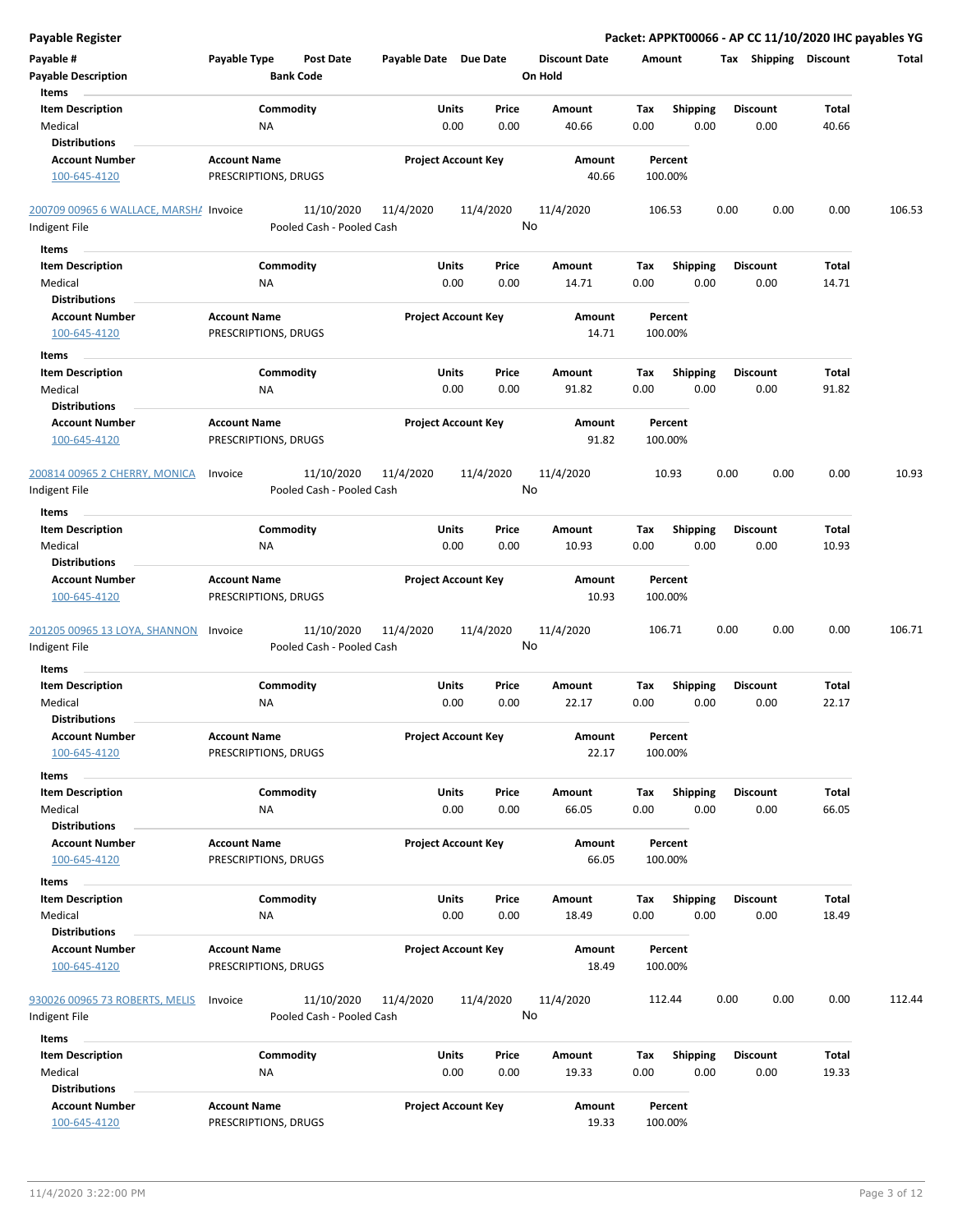**Payable Register Packet: APPKT00066 - AP CC 11/10/2020 IHC payables YG**

| Payable #<br><b>Payable Description</b>      | Payable Type                                | <b>Post Date</b><br><b>Bank Code</b> | Payable Date Due Date      |       |           | <b>Discount Date</b><br>On Hold |             | Amount                  | Tax  | Shipping                | <b>Discount</b> | Total    |
|----------------------------------------------|---------------------------------------------|--------------------------------------|----------------------------|-------|-----------|---------------------------------|-------------|-------------------------|------|-------------------------|-----------------|----------|
| Items<br><b>Item Description</b>             |                                             | Commodity                            |                            | Units | Price     | Amount                          |             |                         |      |                         | Total           |          |
| Medical                                      | ΝA                                          |                                      |                            | 0.00  | 0.00      | 57.61                           | Tax<br>0.00 | Shipping<br>0.00        |      | <b>Discount</b><br>0.00 | 57.61           |          |
| <b>Distributions</b>                         |                                             |                                      |                            |       |           |                                 |             |                         |      |                         |                 |          |
| <b>Account Number</b>                        | <b>Account Name</b>                         |                                      | <b>Project Account Key</b> |       |           | Amount                          |             | Percent                 |      |                         |                 |          |
| 100-645-4120                                 | PRESCRIPTIONS, DRUGS                        |                                      |                            |       |           | 57.61                           |             | 100.00%                 |      |                         |                 |          |
|                                              |                                             |                                      |                            |       |           |                                 |             |                         |      |                         |                 |          |
| Items                                        |                                             |                                      |                            | Units |           |                                 |             |                         |      |                         | Total           |          |
| <b>Item Description</b>                      |                                             | Commodity                            |                            | 0.00  | Price     | Amount<br>35.50                 | Tax<br>0.00 | <b>Shipping</b><br>0.00 |      | <b>Discount</b><br>0.00 | 35.50           |          |
| Medical<br><b>Distributions</b>              | NA                                          |                                      |                            |       | 0.00      |                                 |             |                         |      |                         |                 |          |
|                                              |                                             |                                      |                            |       |           |                                 |             |                         |      |                         |                 |          |
| <b>Account Number</b><br>100-645-4120        | <b>Account Name</b><br>PRESCRIPTIONS, DRUGS |                                      | <b>Project Account Key</b> |       |           | Amount<br>35.50                 |             | Percent<br>100.00%      |      |                         |                 |          |
|                                              |                                             |                                      |                            |       |           |                                 |             |                         |      |                         |                 |          |
| Vendor: 01206 - DERMATOLOGY ASSOC OF DENISON |                                             |                                      |                            |       |           |                                 |             |                         |      | <b>Vendor Total:</b>    |                 | 196.35   |
| SO15160 01206 1 WILBURN, JAMES Invoice       |                                             | 9/30/2020                            | 9/25/2020                  |       | 9/30/2020 | 9/25/2020                       |             | 196.35                  | 0.00 | 0.00                    | 0.00            | 196.35   |
| Indigent File                                |                                             | Pooled Cash - Pooled Cash            |                            |       |           | No                              |             |                         |      |                         |                 |          |
|                                              |                                             |                                      |                            |       |           |                                 |             |                         |      |                         |                 |          |
| Items<br><b>Item Description</b>             |                                             | Commodity                            |                            | Units | Price     | Amount                          | Tax         | <b>Shipping</b>         |      | <b>Discount</b>         | Total           |          |
| Medical                                      | ΝA                                          |                                      |                            | 0.00  | 0.00      | 54.41                           | 0.00        | 0.00                    |      | 0.00                    | 54.41           |          |
| <b>Distributions</b>                         |                                             |                                      |                            |       |           |                                 |             |                         |      |                         |                 |          |
| <b>Account Number</b>                        | <b>Account Name</b>                         |                                      | <b>Project Account Key</b> |       |           | Amount                          |             | Percent                 |      |                         |                 |          |
| 100-565-4050                                 | PRISONER MEDICAL                            |                                      |                            |       |           | 54.41                           |             | 100.00%                 |      |                         |                 |          |
|                                              |                                             |                                      |                            |       |           |                                 |             |                         |      |                         |                 |          |
| Items                                        |                                             |                                      |                            |       |           |                                 |             |                         |      |                         |                 |          |
| <b>Item Description</b>                      |                                             | Commodity                            |                            | Units | Price     | Amount                          | Tax         | <b>Shipping</b>         |      | <b>Discount</b>         | Total           |          |
| Medical                                      | NA                                          |                                      |                            | 0.00  | 0.00      | 94.89                           | 0.00        | 0.00                    |      | 0.00                    | 94.89           |          |
| <b>Distributions</b>                         |                                             |                                      |                            |       |           |                                 |             |                         |      |                         |                 |          |
| <b>Account Number</b>                        | <b>Account Name</b>                         |                                      | <b>Project Account Key</b> |       |           | Amount                          |             | Percent                 |      |                         |                 |          |
| 100-565-4050                                 | PRISONER MEDICAL                            |                                      |                            |       |           | 94.89                           |             | 100.00%                 |      |                         |                 |          |
| Items                                        |                                             |                                      |                            |       |           |                                 |             |                         |      |                         |                 |          |
| <b>Item Description</b>                      |                                             | Commodity                            |                            | Units | Price     | Amount                          | Tax         | <b>Shipping</b>         |      | <b>Discount</b>         | Total           |          |
| Medical                                      | ΝA                                          |                                      |                            | 0.00  | 0.00      | 47.05                           | 0.00        | 0.00                    |      | 0.00                    | 47.05           |          |
| <b>Distributions</b>                         |                                             |                                      |                            |       |           |                                 |             |                         |      |                         |                 |          |
| <b>Account Number</b>                        | <b>Account Name</b>                         |                                      | <b>Project Account Key</b> |       |           | Amount                          |             | Percent                 |      |                         |                 |          |
| 100-565-4050                                 | PRISONER MEDICAL                            |                                      |                            |       |           | 47.05                           |             | 100.00%                 |      |                         |                 |          |
| <b>Vendor: 01194 - HEART CLINIC OF PARIS</b> |                                             |                                      |                            |       |           |                                 |             |                         |      | <b>Vendor Total:</b>    |                 | 92.45    |
| 210902 01194 1 TAYLOR, MICHAEL Invoice       |                                             | 11/10/2020                           | 11/4/2020                  |       | 11/4/2020 | 11/4/2020                       |             | 92.45                   | 0.00 | 0.00                    | 0.00            | 92.45    |
| Indigent File                                |                                             | Pooled Cash - Pooled Cash            |                            |       |           | No                              |             |                         |      |                         |                 |          |
| Items                                        |                                             |                                      |                            |       |           |                                 |             |                         |      |                         |                 |          |
| <b>Item Description</b>                      |                                             | Commodity                            |                            | Units | Price     | Amount                          | Tax         | Shipping                |      | <b>Discount</b>         | Total           |          |
| Medical                                      | NA                                          |                                      |                            | 0.00  | 0.00      | 79.62                           | 0.00        | 0.00                    |      | 0.00                    | 79.62           |          |
| <b>Distributions</b>                         |                                             |                                      |                            |       |           |                                 |             |                         |      |                         |                 |          |
| <b>Account Number</b>                        | <b>Account Name</b>                         |                                      | <b>Project Account Key</b> |       |           | Amount                          |             | Percent                 |      |                         |                 |          |
| 100-645-4110                                 | PHYSICIAN, NON-EMERGENCY                    |                                      |                            |       |           | 79.62                           |             | 100.00%                 |      |                         |                 |          |
| Items                                        |                                             |                                      |                            |       |           |                                 |             |                         |      |                         |                 |          |
| <b>Item Description</b>                      |                                             | Commodity                            |                            | Units | Price     | Amount                          | Tax         | <b>Shipping</b>         |      | <b>Discount</b>         | Total           |          |
| Medical                                      | NA                                          |                                      |                            | 0.00  | 0.00      | 12.83                           | 0.00        | 0.00                    |      | 0.00                    | 12.83           |          |
| <b>Distributions</b>                         |                                             |                                      |                            |       |           |                                 |             |                         |      |                         |                 |          |
| <b>Account Number</b>                        | <b>Account Name</b>                         |                                      | <b>Project Account Key</b> |       |           | Amount                          |             | Percent                 |      |                         |                 |          |
| 100-645-4110                                 | PHYSICIAN, NON-EMERGENCY                    |                                      |                            |       |           | 12.83                           |             | 100.00%                 |      |                         |                 |          |
|                                              |                                             |                                      |                            |       |           |                                 |             |                         |      |                         |                 |          |
| Vendor: 01107 - HUNT REGIONAL MEDICAL CENTER |                                             |                                      |                            |       |           |                                 |             |                         |      | <b>Vendor Total:</b>    |                 | 1,097.00 |
| 130819 01107 1 PLESS, HELEN ED               | Invoice                                     | 11/10/2020                           | 11/4/2020                  |       | 11/4/2020 | 11/4/2020                       | 1,097.00    |                         | 0.00 | 0.00                    | 0.00            | 1,097.00 |
| Indigent File                                |                                             | Pooled Cash - Pooled Cash            |                            |       |           | No                              |             |                         |      |                         |                 |          |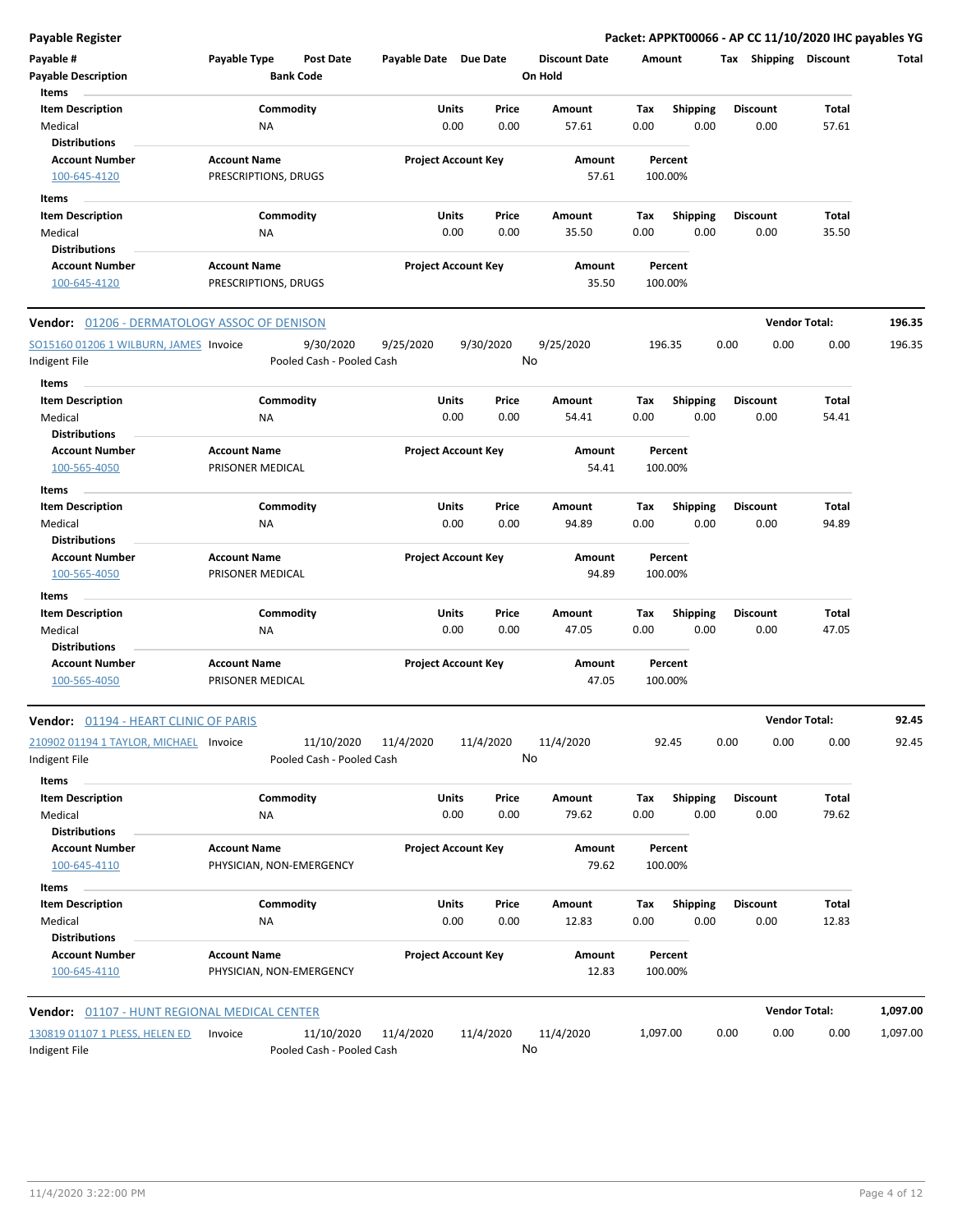| Payable Register                                              |                                                 |                                         |                       |                            |                                 |                    |                         | Packet: APPKT00066 - AP CC 11/10/2020 IHC payables YG |                      |        |
|---------------------------------------------------------------|-------------------------------------------------|-----------------------------------------|-----------------------|----------------------------|---------------------------------|--------------------|-------------------------|-------------------------------------------------------|----------------------|--------|
| Payable #<br><b>Payable Description</b>                       | Payable Type                                    | <b>Post Date</b><br><b>Bank Code</b>    | Payable Date Due Date |                            | <b>Discount Date</b><br>On Hold | Amount             |                         | Tax Shipping Discount                                 |                      | Total  |
| Items<br><b>Item Description</b>                              | Commodity                                       |                                         | Units                 | Price                      | Amount                          | Tax                | <b>Shipping</b>         | <b>Discount</b>                                       | Total                |        |
| Medical                                                       | ΝA                                              |                                         | 0.00                  | 0.00                       | 1,097.00                        | 0.00               | 0.00                    | 0.00                                                  | 1,097.00             |        |
| <b>Distributions</b><br><b>Account Number</b>                 | <b>Account Name</b>                             |                                         |                       | <b>Project Account Key</b> | Amount                          | Percent            |                         |                                                       |                      |        |
| 100-645-4140                                                  | HOSPITAL, OUTPATIENT                            |                                         |                       |                            | 1,097.00                        | 100.00%            |                         |                                                       |                      |        |
| Vendor: 01185 - HUNT REGIONAL MEDICAL PARTNERS                |                                                 |                                         |                       |                            |                                 |                    |                         |                                                       | <b>Vendor Total:</b> | 200.78 |
| 201205 01185 1 LOYA, SHANNON D Invoice                        |                                                 | 11/10/2020                              | 11/4/2020             | 11/4/2020                  | 11/4/2020                       | 122.31             |                         | 0.00<br>0.00                                          | 0.00                 | 122.31 |
| Indigent File                                                 |                                                 | Pooled Cash - Pooled Cash               |                       |                            | No                              |                    |                         |                                                       |                      |        |
| Items                                                         |                                                 |                                         |                       |                            |                                 |                    |                         |                                                       |                      |        |
| <b>Item Description</b><br>Medical                            | Commodity<br>ΝA                                 |                                         | Units<br>0.00         | Price<br>0.00              | Amount<br>54.41                 | Tax<br>0.00        | Shipping<br>0.00        | <b>Discount</b><br>0.00                               | Total<br>54.41       |        |
| <b>Distributions</b>                                          |                                                 |                                         |                       |                            |                                 |                    |                         |                                                       |                      |        |
| <b>Account Number</b><br>100-645-4110                         | <b>Account Name</b><br>PHYSICIAN, NON-EMERGENCY |                                         |                       | <b>Project Account Key</b> | <b>Amount</b><br>54.41          | Percent<br>100.00% |                         |                                                       |                      |        |
| Items                                                         |                                                 |                                         |                       |                            |                                 |                    |                         |                                                       |                      |        |
| <b>Item Description</b><br>Medical                            | Commodity<br><b>NA</b>                          |                                         | Units<br>0.00         | Price<br>0.00              | Amount<br>45.71                 | Tax<br>0.00        | <b>Shipping</b><br>0.00 | <b>Discount</b><br>0.00                               | Total<br>45.71       |        |
| <b>Distributions</b>                                          |                                                 |                                         |                       |                            |                                 |                    |                         |                                                       |                      |        |
| <b>Account Number</b><br>100-645-4110                         | <b>Account Name</b><br>PHYSICIAN, NON-EMERGENCY |                                         |                       | <b>Project Account Key</b> | Amount<br>45.71                 | Percent<br>100.00% |                         |                                                       |                      |        |
| Items<br><b>Item Description</b>                              | Commodity                                       |                                         | Units                 | Price                      | Amount                          | Tax                | <b>Shipping</b>         | <b>Discount</b>                                       | Total                |        |
| Medical                                                       | ΝA                                              |                                         | 0.00                  | 0.00                       | 22.19                           | 0.00               | 0.00                    | 0.00                                                  | 22.19                |        |
| <b>Distributions</b>                                          |                                                 |                                         |                       |                            |                                 |                    |                         |                                                       |                      |        |
| <b>Account Number</b>                                         | <b>Account Name</b>                             |                                         |                       | <b>Project Account Key</b> | Amount                          | Percent            |                         |                                                       |                      |        |
| 100-645-4110                                                  | PHYSICIAN, NON-EMERGENCY                        |                                         |                       |                            | 22.19                           | 100.00%            |                         |                                                       |                      |        |
| 211008 01185 1 LOPEZ, PENNY EL                                | Invoice                                         | 11/10/2020                              | 11/4/2020             | 11/4/2020                  | 11/4/2020                       | 78.47              |                         | 0.00<br>0.00                                          | 0.00                 | 78.47  |
| Indigent File                                                 |                                                 | Pooled Cash - Pooled Cash               |                       |                            | No                              |                    |                         |                                                       |                      |        |
| Items                                                         |                                                 |                                         |                       |                            |                                 |                    |                         |                                                       |                      |        |
| <b>Item Description</b>                                       | Commodity                                       |                                         | Units                 | Price                      | Amount                          | Tax                | <b>Shipping</b>         | <b>Discount</b>                                       | Total                |        |
| Medical<br><b>Distributions</b>                               | NA                                              |                                         | 0.00                  | 0.00                       | 54.41                           | 0.00               | 0.00                    | 0.00                                                  | 54.41                |        |
| <b>Account Number</b>                                         | <b>Account Name</b>                             |                                         |                       | <b>Project Account Key</b> | Amount                          | Percent            |                         |                                                       |                      |        |
| 100-645-4110                                                  | PHYSICIAN, NON-EMERGENCY                        |                                         |                       |                            | 54.41                           | 100.00%            |                         |                                                       |                      |        |
| Items                                                         |                                                 |                                         |                       |                            |                                 |                    |                         |                                                       |                      |        |
| <b>Item Description</b>                                       | Commodity                                       |                                         | Units                 | Price                      | Amount                          | Tax                | Shipping                | <b>Discount</b>                                       | Total                |        |
| Medical                                                       | <b>NA</b>                                       |                                         | 0.00                  | 0.00                       | 24.06                           | 0.00               | 0.00                    | 0.00                                                  | 24.06                |        |
| <b>Distributions</b><br><b>Account Number</b><br>100-645-4110 | <b>Account Name</b><br>PHYSICIAN, NON-EMERGENCY |                                         |                       | <b>Project Account Key</b> | Amount<br>24.06                 | Percent<br>100.00% |                         |                                                       |                      |        |
| <b>Vendor: 00510 - LABORATORY CORP. OF AMERICA</b>            |                                                 |                                         |                       |                            |                                 |                    |                         |                                                       | <b>Vendor Total:</b> | 26.74  |
|                                                               |                                                 |                                         |                       |                            |                                 |                    |                         |                                                       |                      |        |
| SO19234 00510 4 BROWN, ASHLEY Invoice<br>Indigent File        |                                                 | 11/10/2020<br>Pooled Cash - Pooled Cash | 11/4/2020             | 11/4/2020                  | 11/4/2020<br>No                 | 7.53               |                         | 0.00<br>0.00                                          | 0.00                 | 7.53   |
| Items                                                         |                                                 |                                         |                       |                            |                                 |                    |                         |                                                       |                      |        |
| <b>Item Description</b>                                       | Commodity                                       |                                         | Units                 | Price                      | Amount                          | Tax                | <b>Shipping</b>         | <b>Discount</b>                                       | Total                |        |
| Medical<br><b>Distributions</b>                               | <b>NA</b>                                       |                                         | 0.00                  | 0.00                       | 7.53                            | 0.00               | 0.00                    | 0.00                                                  | 7.53                 |        |
| <b>Account Number</b><br>100-565-4050                         | <b>Account Name</b><br>PRISONER MEDICAL         |                                         |                       | <b>Project Account Key</b> | Amount<br>7.53                  | Percent<br>100.00% |                         |                                                       |                      |        |
| SO39307 00510 3 KYLE, KAYLA<br>Indigent File                  | Invoice                                         | 11/10/2020<br>Pooled Cash - Pooled Cash | 11/4/2020             | 11/4/2020                  | 11/4/2020<br>No                 | 19.21              |                         | 0.00<br>0.00                                          | 0.00                 | 19.21  |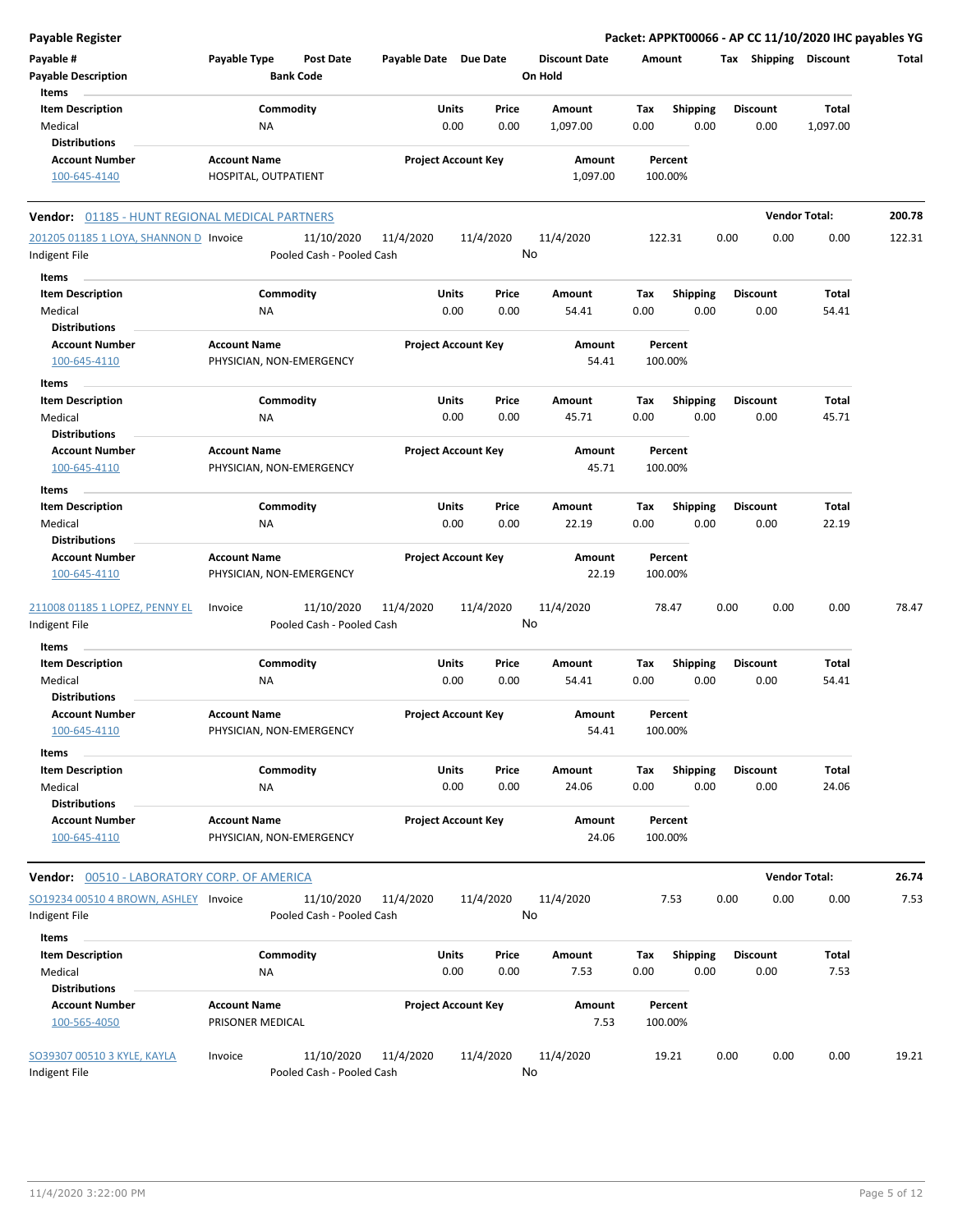**Payable Register Packet: APPKT00066 - AP CC 11/10/2020 IHC payables YG**

| Payable #                                                   | Payable Type                                    | <b>Post Date</b>                        | Payable Date Due Date |                            | <b>Discount Date</b> | Amount |                    | Tax Shipping    | <b>Discount</b>      | Total    |
|-------------------------------------------------------------|-------------------------------------------------|-----------------------------------------|-----------------------|----------------------------|----------------------|--------|--------------------|-----------------|----------------------|----------|
| <b>Payable Description</b><br>Items                         |                                                 | <b>Bank Code</b>                        |                       |                            | On Hold              |        |                    |                 |                      |          |
| <b>Item Description</b>                                     |                                                 | Commodity                               |                       | Units<br>Price             | Amount               | Tax    | <b>Shipping</b>    | <b>Discount</b> | Total                |          |
| Medical                                                     | ΝA                                              |                                         |                       | 0.00<br>0.00               | 7.25                 | 0.00   | 0.00               | 0.00            | 7.25                 |          |
| <b>Distributions</b>                                        |                                                 |                                         |                       |                            |                      |        |                    |                 |                      |          |
| <b>Account Number</b><br>100-565-4050                       | <b>Account Name</b><br>PRISONER MEDICAL         |                                         |                       | <b>Project Account Key</b> | Amount<br>7.25       |        | Percent<br>100.00% |                 |                      |          |
|                                                             |                                                 |                                         |                       |                            |                      |        |                    |                 |                      |          |
| Items                                                       |                                                 |                                         |                       |                            |                      |        |                    |                 |                      |          |
| <b>Item Description</b>                                     | Commodity                                       |                                         |                       | Units<br>Price             | Amount               | Tax    | <b>Shipping</b>    | <b>Discount</b> | Total                |          |
| Medical<br><b>Distributions</b>                             | ΝA                                              |                                         |                       | 0.00<br>0.00               | 4.43                 | 0.00   | 0.00               | 0.00            | 4.43                 |          |
| <b>Account Number</b>                                       |                                                 |                                         |                       |                            | Amount               |        | Percent            |                 |                      |          |
| 100-565-4050                                                | <b>Account Name</b><br>PRISONER MEDICAL         |                                         |                       | <b>Project Account Key</b> | 4.43                 |        | 100.00%            |                 |                      |          |
|                                                             |                                                 |                                         |                       |                            |                      |        |                    |                 |                      |          |
| Items                                                       |                                                 |                                         |                       |                            |                      |        |                    |                 |                      |          |
| <b>Item Description</b>                                     | Commodity                                       |                                         |                       | Units<br>Price             | Amount               | Tax    | <b>Shipping</b>    | <b>Discount</b> | Total                |          |
| Medical                                                     | ΝA                                              |                                         |                       | 0.00<br>0.00               | 7.53                 | 0.00   | 0.00               | 0.00            | 7.53                 |          |
| <b>Distributions</b>                                        |                                                 |                                         |                       |                            |                      |        |                    |                 |                      |          |
| <b>Account Number</b><br>100-565-4050                       | <b>Account Name</b><br>PRISONER MEDICAL         |                                         |                       | <b>Project Account Key</b> | Amount<br>7.53       |        | Percent<br>100.00% |                 |                      |          |
| <b>Vendor:</b> 01232 - Net Neurodiagnostic Clinic, PA       |                                                 |                                         |                       |                            |                      |        |                    |                 | <b>Vendor Total:</b> | 98.98    |
| 170902 01232 1 FRANKS, SHEILA                               | Invoice                                         | 9/30/2020                               | 9/22/2020             | 9/30/2020                  | 9/22/2020            |        | 98.98              | 0.00<br>0.00    | 0.00                 | 98.98    |
| Indigent File                                               |                                                 | Pooled Cash - Pooled Cash               |                       |                            | No                   |        |                    |                 |                      |          |
| Items                                                       |                                                 |                                         |                       |                            |                      |        |                    |                 |                      |          |
| <b>Item Description</b>                                     |                                                 | Commodity                               |                       | Units<br>Price             | Amount               | Tax    | <b>Shipping</b>    | <b>Discount</b> | Total                |          |
| Medical                                                     | NA                                              |                                         |                       | 0.00<br>0.00               | 98.98                | 0.00   | 0.00               | 0.00            | 98.98                |          |
| <b>Distributions</b>                                        |                                                 |                                         |                       |                            |                      |        |                    |                 |                      |          |
| <b>Account Number</b>                                       | <b>Account Name</b>                             |                                         |                       | <b>Project Account Key</b> | Amount               |        | Percent            |                 |                      |          |
| 100-645-4110                                                | PHYSICIAN, NON-EMERGENCY                        |                                         |                       |                            | 98.98                |        | 100.00%            |                 |                      |          |
| <b>Vendor:</b> 01231 - North Texas Comprehensive Cardiology |                                                 |                                         |                       |                            |                      |        |                    |                 | <b>Vendor Total:</b> | 1,108.82 |
|                                                             |                                                 |                                         |                       |                            |                      |        |                    | 0.00            |                      | 92.45    |
| 210901 01231 1 HAYES, JUSTIN W<br>Indigent File             | Invoice                                         | 11/10/2020<br>Pooled Cash - Pooled Cash | 11/4/2020             | 11/4/2020                  | 11/4/2020<br>No      |        | 92.45              | 0.00            | 0.00                 |          |
|                                                             |                                                 |                                         |                       |                            |                      |        |                    |                 |                      |          |
| Items                                                       |                                                 |                                         |                       |                            |                      |        |                    |                 |                      |          |
| <b>Item Description</b>                                     |                                                 | Commodity                               |                       | Units<br>Price             | Amount               | Tax    | <b>Shipping</b>    | <b>Discount</b> | Total                |          |
| Medical                                                     | ΝA                                              |                                         |                       | 0.00<br>0.00               | 79.62                | 0.00   | 0.00               | 0.00            | 79.62                |          |
| <b>Distributions</b>                                        |                                                 |                                         |                       |                            |                      |        |                    |                 |                      |          |
| <b>Account Number</b><br>100-645-4110                       | <b>Account Name</b><br>PHYSICIAN, NON-EMERGENCY |                                         |                       | <b>Project Account Key</b> | Amount<br>79.62      |        | Percent<br>100.00% |                 |                      |          |
|                                                             |                                                 |                                         |                       |                            |                      |        |                    |                 |                      |          |
| Items                                                       |                                                 |                                         |                       |                            |                      |        |                    |                 |                      |          |
| <b>Item Description</b>                                     |                                                 | Commodity                               |                       | Units<br>Price             | Amount               | Tax    | Shipping           | <b>Discount</b> | Total                |          |
| Medical                                                     | NA                                              |                                         |                       | 0.00<br>0.00               | 12.83                | 0.00   | 0.00               | 0.00            | 12.83                |          |
| <b>Distributions</b>                                        |                                                 |                                         |                       |                            |                      |        |                    |                 |                      |          |
| <b>Account Number</b>                                       | <b>Account Name</b>                             |                                         |                       | <b>Project Account Key</b> | Amount               |        | Percent<br>100.00% |                 |                      |          |
| 100-645-4110                                                | PHYSICIAN, NON-EMERGENCY                        |                                         |                       |                            | 12.83                |        |                    |                 |                      |          |
| 210901 01231 2 HAYES, JUSTIN W                              | Invoice                                         | 11/10/2020                              | 11/4/2020             | 11/4/2020                  | 11/4/2020            |        | 806.53             | 0.00<br>0.00    | 0.00                 | 806.53   |
| Indigent File                                               |                                                 | Pooled Cash - Pooled Cash               |                       |                            | No                   |        |                    |                 |                      |          |
|                                                             |                                                 |                                         |                       |                            |                      |        |                    |                 |                      |          |
| <b>Items</b>                                                |                                                 |                                         |                       |                            |                      |        |                    |                 |                      |          |
| <b>Item Description</b>                                     |                                                 | Commodity                               |                       | Units<br>Price             | Amount               | Tax    | <b>Shipping</b>    | <b>Discount</b> | Total                |          |
| Medical                                                     | NA                                              |                                         |                       | 0.00<br>0.00               | 363.53               | 0.00   | 0.00               | 0.00            | 363.53               |          |
| <b>Distributions</b><br><b>Account Number</b>               | <b>Account Name</b>                             |                                         |                       | <b>Project Account Key</b> | Amount               |        | Percent            |                 |                      |          |
|                                                             |                                                 |                                         |                       |                            |                      |        |                    |                 |                      |          |
| 100-645-4110                                                | PHYSICIAN, NON-EMERGENCY                        |                                         |                       |                            | 363.53               |        | 100.00%            |                 |                      |          |
| Items                                                       |                                                 |                                         |                       |                            |                      |        |                    |                 |                      |          |
| <b>Item Description</b>                                     |                                                 | Commodity                               |                       | Units<br>Price             | Amount               | Tax    | <b>Shipping</b>    | <b>Discount</b> | Total                |          |
| Medical                                                     | NA                                              |                                         |                       | 0.00<br>0.00               | 205.88               | 0.00   | 0.00               | 0.00            | 205.88               |          |
| <b>Distributions</b>                                        |                                                 |                                         |                       |                            |                      |        |                    |                 |                      |          |
| <b>Account Number</b><br>100-645-4110                       | <b>Account Name</b>                             |                                         |                       | <b>Project Account Key</b> | Amount               |        | Percent            |                 |                      |          |
|                                                             |                                                 | PHYSICIAN, NON-EMERGENCY                |                       |                            | 205.88               |        | 100.00%            |                 |                      |          |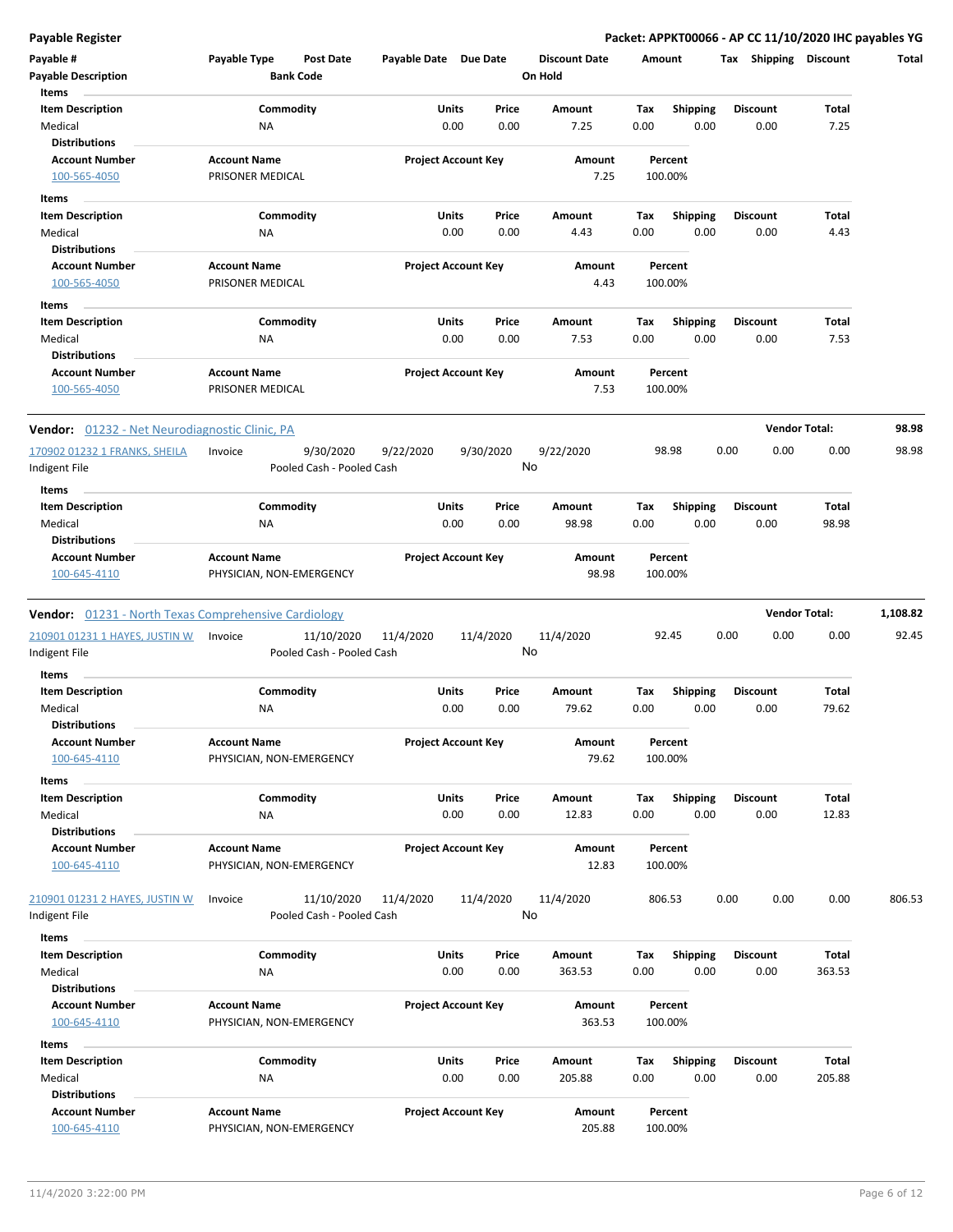| Payable Register                                        |                          |                                        |                       |                            |       |                      |        |                 |      |                 | Packet: APPKT00066 - AP CC 11/10/2020 IHC payables YG |        |
|---------------------------------------------------------|--------------------------|----------------------------------------|-----------------------|----------------------------|-------|----------------------|--------|-----------------|------|-----------------|-------------------------------------------------------|--------|
| Payable #                                               | Payable Type             | <b>Post Date</b>                       | Payable Date Due Date |                            |       | <b>Discount Date</b> | Amount |                 |      |                 | Tax Shipping Discount                                 | Total  |
| <b>Payable Description</b>                              |                          | <b>Bank Code</b>                       |                       |                            |       | On Hold              |        |                 |      |                 |                                                       |        |
| Items                                                   |                          |                                        |                       |                            |       |                      |        |                 |      |                 |                                                       |        |
| <b>Item Description</b>                                 | Commodity                |                                        |                       | Units                      | Price | Amount               | Tax    | <b>Shipping</b> |      | <b>Discount</b> | Total                                                 |        |
| Medical                                                 | ΝA                       |                                        |                       | 0.00                       | 0.00  | 237.12               | 0.00   | 0.00            |      | 0.00            | 237.12                                                |        |
| <b>Distributions</b>                                    |                          |                                        |                       |                            |       |                      |        |                 |      |                 |                                                       |        |
| <b>Account Number</b>                                   | <b>Account Name</b>      |                                        |                       | <b>Project Account Key</b> |       | Amount               |        | Percent         |      |                 |                                                       |        |
| 100-645-4110                                            | PHYSICIAN, NON-EMERGENCY |                                        |                       |                            |       | 237.12               |        | 100.00%         |      |                 |                                                       |        |
|                                                         |                          |                                        |                       |                            |       |                      |        |                 |      |                 |                                                       |        |
| 210901 01231 3 HAYES, JUSTIN W                          | Invoice                  | 11/10/2020                             | 11/4/2020             | 11/4/2020                  |       | 11/4/2020            | 156.11 |                 | 0.00 | 0.00            | 0.00                                                  | 156.11 |
| Indigent File                                           |                          | Pooled Cash - Pooled Cash              |                       |                            | No    |                      |        |                 |      |                 |                                                       |        |
| Items                                                   |                          |                                        |                       |                            |       |                      |        |                 |      |                 |                                                       |        |
| <b>Item Description</b>                                 | Commodity                |                                        |                       | Units                      | Price | Amount               | Tax    | <b>Shipping</b> |      | <b>Discount</b> | Total                                                 |        |
| Medical                                                 | NA                       |                                        |                       | 0.00                       | 0.00  | 156.11               | 0.00   | 0.00            |      | 0.00            | 156.11                                                |        |
| <b>Distributions</b>                                    |                          |                                        |                       |                            |       |                      |        |                 |      |                 |                                                       |        |
| <b>Account Number</b>                                   | <b>Account Name</b>      |                                        |                       | <b>Project Account Key</b> |       | Amount               |        | Percent         |      |                 |                                                       |        |
| 100-645-4110                                            | PHYSICIAN, NON-EMERGENCY |                                        |                       |                            |       | 156.11               |        | 100.00%         |      |                 |                                                       |        |
| 210901 01231 4 HAYES, JUSTIN W                          | Invoice                  | 11/10/2020                             | 11/4/2020             | 11/4/2020                  |       | 11/4/2020            |        | 53.73           | 0.00 | 0.00            | 0.00                                                  | 53.73  |
| Indigent File                                           |                          | Pooled Cash - Pooled Cash              |                       |                            | No    |                      |        |                 |      |                 |                                                       |        |
|                                                         |                          |                                        |                       |                            |       |                      |        |                 |      |                 |                                                       |        |
| Items                                                   |                          |                                        |                       |                            |       |                      |        |                 |      | <b>Discount</b> |                                                       |        |
| <b>Item Description</b>                                 | Commodity                |                                        |                       | Units                      | Price | Amount               | Tax    | <b>Shipping</b> |      |                 | Total                                                 |        |
| Medical                                                 | ΝA                       |                                        |                       | 0.00                       | 0.00  | 53.73                | 0.00   | 0.00            |      | 0.00            | 53.73                                                 |        |
| <b>Distributions</b>                                    |                          |                                        |                       |                            |       |                      |        |                 |      |                 |                                                       |        |
| <b>Account Number</b>                                   | <b>Account Name</b>      |                                        |                       | <b>Project Account Key</b> |       | <b>Amount</b>        |        | Percent         |      |                 |                                                       |        |
| 100-645-4110                                            | PHYSICIAN, NON-EMERGENCY |                                        |                       |                            |       | 53.73                |        | 100.00%         |      |                 |                                                       |        |
| Vendor: 01229 - Northstar Anes II PA                    |                          |                                        |                       |                            |       |                      |        |                 |      |                 | <b>Vendor Total:</b>                                  | 146.18 |
| 130819 01229 1 PLESS, HELEN ED                          | Invoice                  | 11/10/2020                             | 11/4/2020             | 11/4/2020                  |       | 11/4/2020            | 146.18 |                 | 0.00 | 0.00            | 0.00                                                  | 146.18 |
| Indigent File                                           |                          | Pooled Cash - Pooled Cash              |                       |                            |       | No                   |        |                 |      |                 |                                                       |        |
|                                                         |                          |                                        |                       |                            |       |                      |        |                 |      |                 |                                                       |        |
| Items                                                   |                          |                                        |                       |                            |       |                      |        |                 |      |                 |                                                       |        |
| <b>Item Description</b>                                 | Commodity                |                                        |                       | Units                      | Price | Amount               | Tax    | <b>Shipping</b> |      | Discount        | Total                                                 |        |
| Medical                                                 | ΝA                       |                                        |                       | 0.00                       | 0.00  | 146.18               | 0.00   | 0.00            |      | 0.00            | 146.18                                                |        |
| <b>Distributions</b>                                    |                          |                                        |                       |                            |       |                      |        |                 |      |                 |                                                       |        |
| <b>Account Number</b>                                   | <b>Account Name</b>      |                                        |                       | <b>Project Account Key</b> |       | Amount               |        | Percent         |      |                 |                                                       |        |
| 100-645-4110                                            | PHYSICIAN, NON-EMERGENCY |                                        |                       |                            |       | 146.18               |        | 100.00%         |      |                 |                                                       |        |
| <b>Vendor:</b> 01189 - PROPATH SERVICES, LLP            |                          |                                        |                       |                            |       |                      |        |                 |      |                 | <b>Vendor Total:</b>                                  | 342.42 |
|                                                         |                          |                                        |                       |                            |       |                      |        |                 |      |                 |                                                       |        |
| SO15160 01189 1 WILBURN, JAMES Invoice<br>Indigent File |                          | 9/30/2020<br>Pooled Cash - Pooled Cash | 9/28/2020             | 9/30/2020                  | No    | 9/28/2020            |        | 342.42          | 0.00 | 0.00            | 0.00                                                  | 342.42 |
| Items                                                   |                          |                                        |                       |                            |       |                      |        |                 |      |                 |                                                       |        |
| <b>Item Description</b>                                 | Commodity                |                                        |                       | Units                      | Price | Amount               | Tax    | <b>Shipping</b> |      | <b>Discount</b> | Total                                                 |        |
| Medical                                                 | ΝA                       |                                        |                       | 0.00                       | 0.00  | 52.12                | 0.00   | 0.00            |      | 0.00            | 52.12                                                 |        |
| <b>Distributions</b>                                    |                          |                                        |                       |                            |       |                      |        |                 |      |                 |                                                       |        |
| <b>Account Number</b>                                   | <b>Account Name</b>      |                                        |                       | <b>Project Account Key</b> |       | Amount               |        | Percent         |      |                 |                                                       |        |
| 100-565-4050                                            | PRISONER MEDICAL         |                                        |                       |                            |       | 52.12                |        | 100.00%         |      |                 |                                                       |        |
|                                                         |                          |                                        |                       |                            |       |                      |        |                 |      |                 |                                                       |        |
| Items                                                   |                          |                                        |                       |                            |       |                      |        |                 |      |                 |                                                       |        |
| <b>Item Description</b>                                 | Commodity                |                                        |                       | Units                      | Price | Amount               | Tax    | <b>Shipping</b> |      | Discount        | Total                                                 |        |
| Medical                                                 | ΝA                       |                                        |                       | 0.00                       | 0.00  | 71.10                | 0.00   | 0.00            |      | 0.00            | 71.10                                                 |        |
| <b>Distributions</b>                                    |                          |                                        |                       |                            |       |                      |        |                 |      |                 |                                                       |        |
| <b>Account Number</b>                                   | <b>Account Name</b>      |                                        |                       | <b>Project Account Key</b> |       | Amount               |        | Percent         |      |                 |                                                       |        |
| 100-565-4050                                            | PRISONER MEDICAL         |                                        |                       |                            |       | 71.10                |        | 100.00%         |      |                 |                                                       |        |
| Items                                                   |                          |                                        |                       |                            |       |                      |        |                 |      |                 |                                                       |        |
| <b>Item Description</b>                                 | Commodity                |                                        |                       | Units                      | Price | Amount               | Тах    | Shipping        |      | Discount        | Total                                                 |        |
| Medical                                                 | ΝA                       |                                        |                       | 0.00                       | 0.00  | 54.80                | 0.00   | 0.00            |      | 0.00            | 54.80                                                 |        |
| <b>Distributions</b>                                    |                          |                                        |                       |                            |       |                      |        |                 |      |                 |                                                       |        |
| <b>Account Number</b>                                   | <b>Account Name</b>      |                                        |                       | <b>Project Account Key</b> |       | Amount               |        | Percent         |      |                 |                                                       |        |
| 100-565-4050                                            | PRISONER MEDICAL         |                                        |                       |                            |       | 54.80                |        | 100.00%         |      |                 |                                                       |        |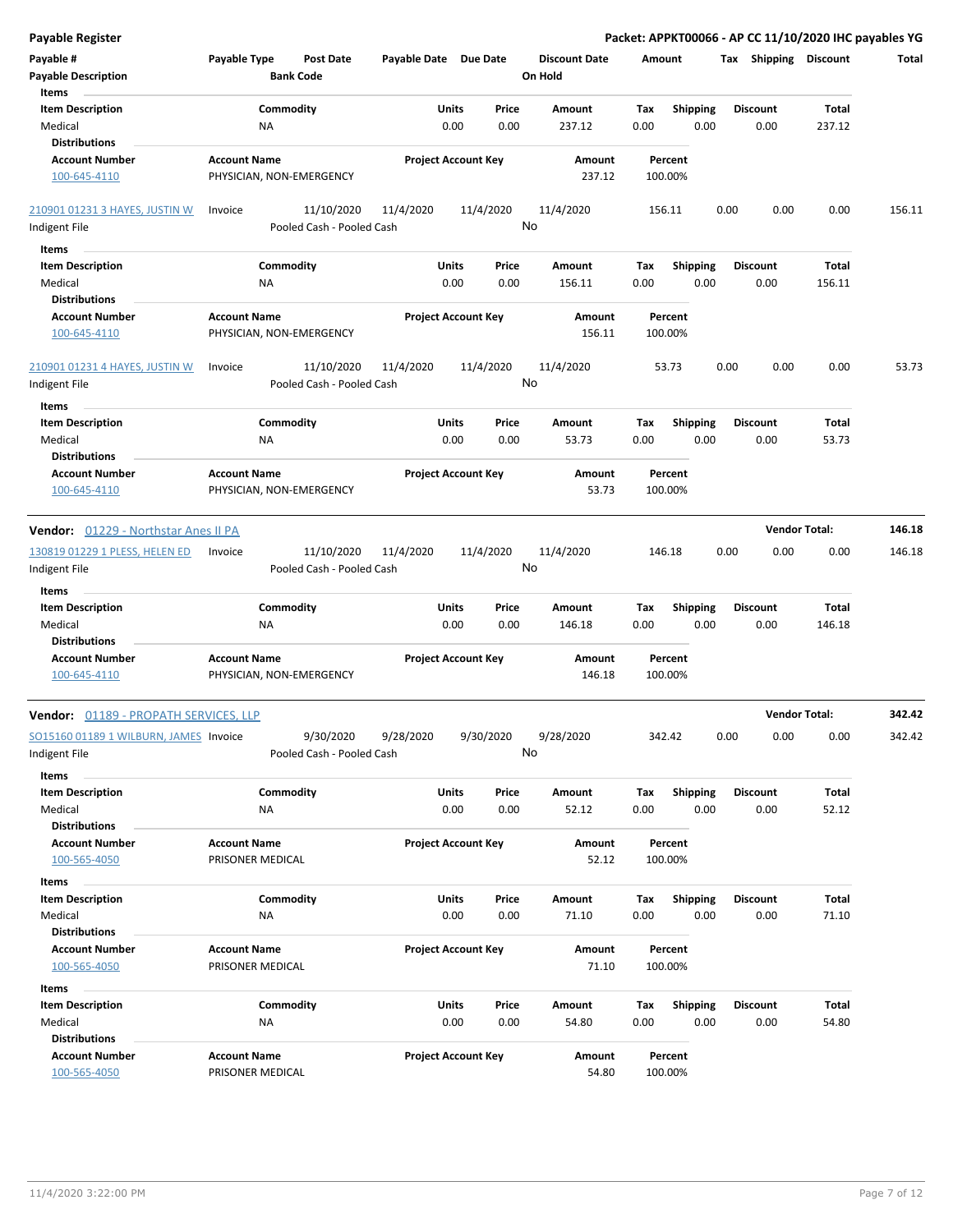**Payable Register Packet: APPKT00066 - AP CC 11/10/2020 IHC payables YG**

| Payable #<br><b>Payable Description</b><br>Items | Payable Type        | Post Date<br><b>Bank Code</b> | Payable Date Due Date |                                | <b>Discount Date</b><br>On Hold | Amount      |                         | <b>Shipping</b><br>Tax  | <b>Discount</b>      | Total  |
|--------------------------------------------------|---------------------|-------------------------------|-----------------------|--------------------------------|---------------------------------|-------------|-------------------------|-------------------------|----------------------|--------|
| <b>Item Description</b><br>Medical               | <b>NA</b>           | Commodity                     |                       | Units<br>Price<br>0.00<br>0.00 | Amount<br>54.80                 | Tax<br>0.00 | <b>Shipping</b><br>0.00 | <b>Discount</b><br>0.00 | Total<br>54.80       |        |
| <b>Distributions</b><br><b>Account Number</b>    | <b>Account Name</b> |                               |                       | <b>Project Account Key</b>     | Amount                          |             | Percent                 |                         |                      |        |
| 100-565-4050                                     | PRISONER MEDICAL    |                               |                       |                                | 54.80                           |             | 100.00%                 |                         |                      |        |
|                                                  |                     |                               |                       |                                |                                 |             |                         |                         |                      |        |
| Items                                            |                     |                               |                       |                                |                                 |             |                         |                         |                      |        |
| <b>Item Description</b><br>Medical               | ΝA                  | Commodity                     |                       | Units<br>Price<br>0.00<br>0.00 | Amount<br>54.80                 | Tax<br>0.00 | Shipping<br>0.00        | <b>Discount</b><br>0.00 | Total<br>54.80       |        |
| <b>Distributions</b>                             |                     |                               |                       |                                |                                 |             |                         |                         |                      |        |
| <b>Account Number</b>                            | <b>Account Name</b> |                               |                       | <b>Project Account Key</b>     | Amount                          |             | Percent                 |                         |                      |        |
| 100-565-4050                                     | PRISONER MEDICAL    |                               |                       |                                | 54.80                           |             | 100.00%                 |                         |                      |        |
| Items                                            |                     |                               |                       |                                |                                 |             |                         |                         |                      |        |
| <b>Item Description</b>                          |                     | Commodity                     |                       | Units<br>Price                 | Amount                          | Tax         | <b>Shipping</b>         | <b>Discount</b>         | Total                |        |
| Medical                                          | ΝA                  |                               |                       | 0.00<br>0.00                   | 54.80                           | 0.00        | 0.00                    | 0.00                    | 54.80                |        |
| <b>Distributions</b>                             |                     |                               |                       |                                |                                 |             |                         |                         |                      |        |
| <b>Account Number</b>                            | <b>Account Name</b> |                               |                       | <b>Project Account Key</b>     | Amount                          |             | Percent                 |                         |                      |        |
| 100-565-4050                                     | PRISONER MEDICAL    |                               |                       |                                | 54.80                           |             | 100.00%                 |                         |                      |        |
| Vendor: 01171 - SHERMAN MD PROVIDER INC          |                     |                               |                       |                                |                                 |             |                         |                         | <b>Vendor Total:</b> | 317.97 |
| SO39307 01171 1 KYLE, KAYLA                      | Invoice             | 11/10/2020                    | 11/4/2020             | 11/4/2020                      | 11/4/2020                       |             | 58.72                   | 0.00<br>0.00            | 0.00                 | 58.72  |
| Indigent File                                    |                     | Pooled Cash - Pooled Cash     |                       |                                | No                              |             |                         |                         |                      |        |
| Items                                            |                     |                               |                       |                                |                                 |             |                         |                         |                      |        |
| <b>Item Description</b>                          |                     | Commodity                     |                       | Units<br>Price                 | Amount                          | Tax         | Shipping                | <b>Discount</b>         | Total                |        |
| Medical                                          | NA                  |                               |                       | 0.00<br>0.00                   | 58.72                           | 0.00        | 0.00                    | 0.00                    | 58.72                |        |
| <b>Distributions</b>                             |                     |                               |                       |                                |                                 |             |                         |                         |                      |        |
| <b>Account Number</b>                            | <b>Account Name</b> |                               |                       | <b>Project Account Key</b>     | Amount                          |             | Percent                 |                         |                      |        |
| 100-565-4050                                     | PRISONER MEDICAL    |                               |                       |                                | 58.72                           |             | 100.00%                 |                         |                      |        |
| SO39307 01171 2 KYLE, KAYLA                      | Invoice             | 9/30/2020                     | 9/28/2020             | 9/30/2020                      | 9/28/2020                       |             | 259.25                  | 0.00<br>0.00            | 0.00                 | 259.25 |
| Indigent File                                    |                     | Pooled Cash - Pooled Cash     |                       |                                | No                              |             |                         |                         |                      |        |
| Items                                            |                     |                               |                       |                                |                                 |             |                         |                         |                      |        |
| <b>Item Description</b>                          |                     | Commodity                     |                       | Units<br>Price                 | Amount                          | Tax         | Shipping                | <b>Discount</b>         | Total                |        |
| Medical                                          | NA                  |                               |                       | 0.00<br>0.00                   | 79.62                           | 0.00        | 0.00                    | 0.00                    | 79.62                |        |
| <b>Distributions</b>                             |                     |                               |                       |                                |                                 |             |                         |                         |                      |        |
| <b>Account Number</b>                            | <b>Account Name</b> |                               |                       | <b>Project Account Key</b>     | Amount                          |             | Percent                 |                         |                      |        |
| 100-565-4050                                     | PRISONER MEDICAL    |                               |                       |                                | 79.62                           |             | 100.00%                 |                         |                      |        |
| Items                                            |                     |                               |                       |                                |                                 |             |                         |                         |                      |        |
| <b>Item Description</b>                          |                     | Commodity                     |                       | Units<br>Price                 | Amount                          | Tax         | <b>Shipping</b>         | <b>Discount</b>         | Total                |        |
| Medical                                          | <b>NA</b>           |                               |                       | 0.00<br>0.00                   | 108.53                          | 0.00        | 0.00                    | 0.00                    | 108.53               |        |
| <b>Distributions</b>                             |                     |                               |                       |                                |                                 |             |                         |                         |                      |        |
| <b>Account Number</b>                            | <b>Account Name</b> |                               |                       | <b>Project Account Key</b>     | Amount                          |             | Percent                 |                         |                      |        |
| 100-565-4050                                     | PRISONER MEDICAL    |                               |                       |                                | 108.53                          |             | 100.00%                 |                         |                      |        |
| Items                                            |                     |                               |                       |                                |                                 |             |                         |                         |                      |        |
| <b>Item Description</b>                          |                     | Commodity                     |                       | Units<br>Price                 | Amount                          | Tax         | <b>Shipping</b>         | <b>Discount</b>         | Total                |        |
| Medical                                          | ΝA                  |                               |                       | 0.00<br>0.00                   | 71.10                           | 0.00        | 0.00                    | 0.00                    | 71.10                |        |
| <b>Distributions</b>                             |                     |                               |                       |                                |                                 |             |                         |                         |                      |        |
| <b>Account Number</b>                            | <b>Account Name</b> |                               |                       | <b>Project Account Key</b>     | Amount                          |             | Percent                 |                         |                      |        |
| 100-565-4050                                     | PRISONER MEDICAL    |                               |                       |                                | 71.10                           |             | 100.00%                 |                         |                      |        |
| Vendor: 00322 - SHERMAN RADIOLOGY ASSOCIATES     |                     |                               |                       |                                |                                 |             |                         |                         | <b>Vendor Total:</b> | 8.29   |

9/30/2020 6/29/2020 9/30/2020 Indigent File **Pooled Cash - Pooled Cash** SO16211 00322 1 MCFAIL, JANETT Invoice 9/30/2020 6/29/2020 9/30/2020 6/29/2020 8.29 0.00 0.00 0.00 8.29 No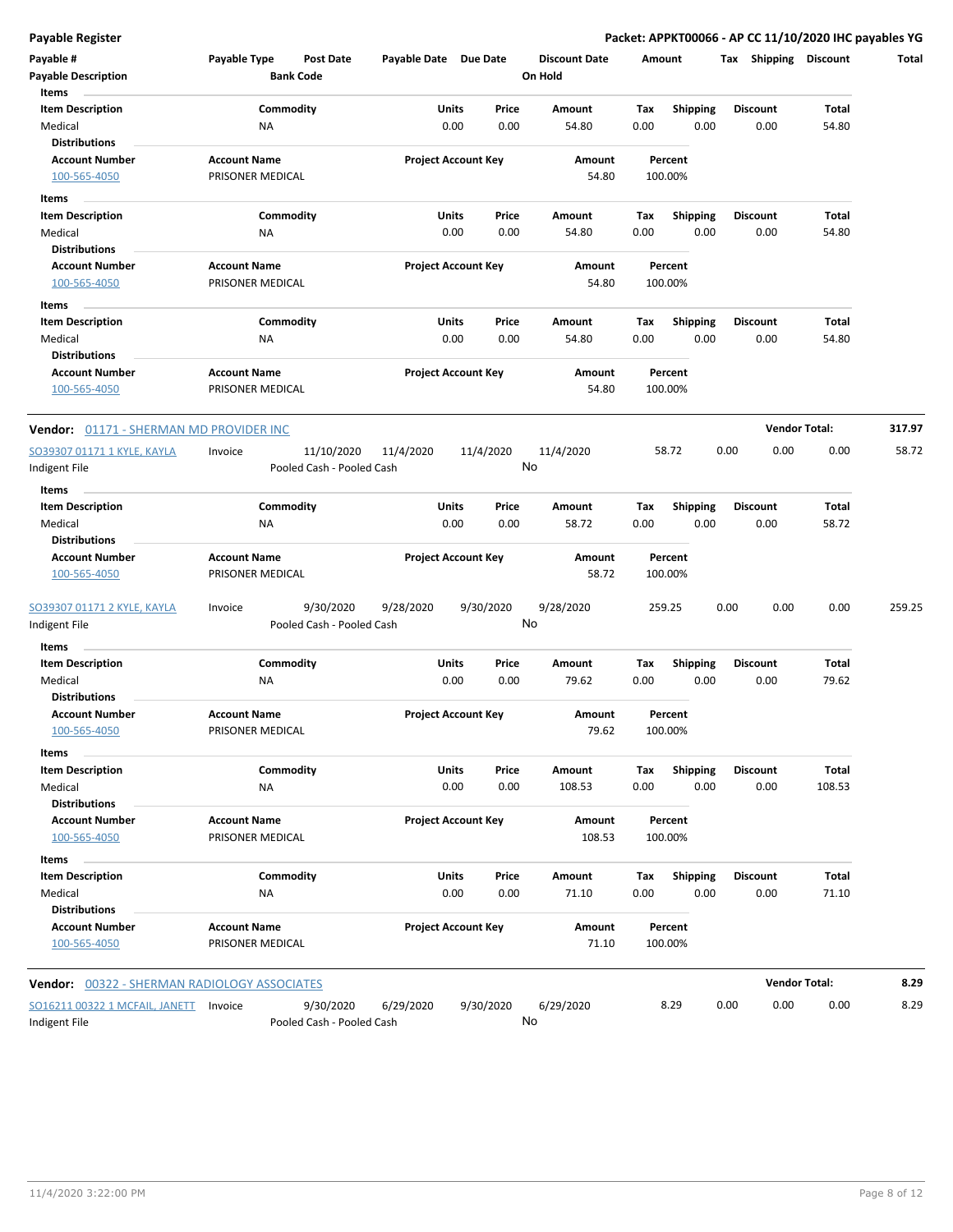| <b>Payable Register</b>                                       |                                                 |                                         |                       |                                |                                 |             |                         |                 |                      | Packet: APPKT00066 - AP CC 11/10/2020 IHC payables YG |          |
|---------------------------------------------------------------|-------------------------------------------------|-----------------------------------------|-----------------------|--------------------------------|---------------------------------|-------------|-------------------------|-----------------|----------------------|-------------------------------------------------------|----------|
| Payable #<br><b>Payable Description</b>                       | Payable Type                                    | <b>Post Date</b><br><b>Bank Code</b>    | Payable Date Due Date |                                | <b>Discount Date</b><br>On Hold | Amount      |                         |                 |                      | Tax Shipping Discount                                 | Total    |
| Items                                                         |                                                 |                                         |                       |                                |                                 |             |                         |                 |                      |                                                       |          |
| <b>Item Description</b><br>Medical                            | Commodity<br>ΝA                                 |                                         |                       | Units<br>Price<br>0.00<br>0.00 | <b>Amount</b><br>8.29           | Tax<br>0.00 | <b>Shipping</b><br>0.00 | <b>Discount</b> | 0.00                 | Total<br>8.29                                         |          |
| <b>Distributions</b>                                          |                                                 |                                         |                       |                                |                                 |             |                         |                 |                      |                                                       |          |
| <b>Account Number</b><br>100-565-4050                         | <b>Account Name</b><br>PRISONER MEDICAL         |                                         |                       | <b>Project Account Key</b>     | Amount<br>8.29                  |             | Percent<br>100.00%      |                 |                      |                                                       |          |
| Vendor: 00053 - SOUTHWEST MOBILE IMAGING, INC.                |                                                 |                                         |                       |                                |                                 |             |                         |                 | <b>Vendor Total:</b> |                                                       | 175.00   |
| SO41038 00053 1 KNAPP, JACQUEL Invoice                        |                                                 | 9/30/2020                               | 9/29/2020             | 9/30/2020                      | 9/29/2020                       |             | 175.00                  | 0.00            | 0.00                 | 0.00                                                  | 175.00   |
| Indigent File                                                 |                                                 | Pooled Cash - Pooled Cash               |                       |                                | No                              |             |                         |                 |                      |                                                       |          |
| Items                                                         |                                                 |                                         |                       |                                |                                 |             |                         |                 |                      |                                                       |          |
| <b>Item Description</b>                                       | Commodity                                       |                                         |                       | Units<br>Price                 | Amount                          | Tax         | <b>Shipping</b>         | <b>Discount</b> |                      | <b>Total</b>                                          |          |
| Medical                                                       | ΝA                                              |                                         |                       | 0.00<br>0.00                   | 175.00                          | 0.00        | 0.00                    |                 | 0.00                 | 175.00                                                |          |
| <b>Distributions</b><br><b>Account Number</b><br>100-565-4050 | <b>Account Name</b><br>PRISONER MEDICAL         |                                         |                       | <b>Project Account Key</b>     | Amount<br>175.00                |             | Percent<br>100.00%      |                 |                      |                                                       |          |
| Vendor: 00998 - SYED, DR. IFTEQAR M.                          |                                                 |                                         |                       |                                |                                 |             |                         |                 |                      | <b>Vendor Total:</b>                                  | 33.27    |
| 930026 00998 22 ROBERTS, MELIS                                | Invoice                                         | 9/30/2020                               | 9/29/2020             | 9/30/2020                      | 9/29/2020                       |             | 33.27                   | 0.00            | 0.00                 | 0.00                                                  | 33.27    |
| Indigent File                                                 |                                                 | Pooled Cash - Pooled Cash               |                       |                                | No                              |             |                         |                 |                      |                                                       |          |
| Items                                                         |                                                 |                                         |                       |                                |                                 |             |                         |                 |                      |                                                       |          |
| <b>Item Description</b>                                       | Commodity                                       |                                         | Units                 | Price                          | Amount                          | Tax         | <b>Shipping</b>         | <b>Discount</b> |                      | Total                                                 |          |
| Medical                                                       | ΝA                                              |                                         |                       | 0.00<br>0.00                   | 33.27                           | 0.00        | 0.00                    |                 | 0.00                 | 33.27                                                 |          |
| <b>Distributions</b>                                          |                                                 |                                         |                       |                                |                                 |             |                         |                 |                      |                                                       |          |
| <b>Account Number</b><br>100-645-4110                         | <b>Account Name</b><br>PHYSICIAN, NON-EMERGENCY |                                         |                       | <b>Project Account Key</b>     | Amount<br>33.27                 |             | Percent<br>100.00%      |                 |                      |                                                       |          |
| Vendor: 01177 - TMC BONHAM HOSPITAL                           |                                                 |                                         |                       |                                |                                 |             |                         |                 |                      | <b>Vendor Total:</b>                                  | 1,198.95 |
| 170807 01177 3 TALLEY, KENNETH Invoice                        |                                                 | 11/10/2020                              | 11/4/2020             | 11/4/2020                      | 11/4/2020                       |             | 70.50                   | 0.00            | 0.00                 | 0.00                                                  | 70.50    |
| Indigent File                                                 |                                                 | Pooled Cash - Pooled Cash               |                       |                                | No                              |             |                         |                 |                      |                                                       |          |
| Items                                                         |                                                 |                                         |                       |                                |                                 |             |                         |                 |                      |                                                       |          |
| <b>Item Description</b>                                       | Commodity                                       |                                         |                       | Units<br>Price                 | Amount                          | Tax         | <b>Shipping</b>         | <b>Discount</b> |                      | Total                                                 |          |
| Medical                                                       | ΝA                                              |                                         |                       | 0.00<br>0.00                   | 70.50                           | 0.00        | 0.00                    |                 | 0.00                 | 70.50                                                 |          |
| <b>Distributions</b>                                          |                                                 |                                         |                       |                                |                                 |             |                         |                 |                      |                                                       |          |
| <b>Account Number</b><br>100-565-4050                         | <b>Account Name</b><br>PRISONER MEDICAL         |                                         |                       | <b>Project Account Key</b>     | Amount<br>70.50                 |             | Percent<br>100.00%      |                 |                      |                                                       |          |
| SO17803 01177 1 WALLACE, LINZI<br>Indigent File               | Invoice                                         | 11/10/2020<br>Pooled Cash - Pooled Cash | 11/4/2020             | 11/4/2020                      | 11/4/2020<br>No                 |             | 81.45                   | 0.00            | 0.00                 | 0.00                                                  | 81.45    |
| <b>Items</b>                                                  |                                                 |                                         |                       |                                |                                 |             |                         |                 |                      |                                                       |          |
| <b>Item Description</b>                                       | Commodity                                       |                                         |                       | <b>Units</b><br>Price          | Amount                          | Tax         | <b>Shipping</b>         | <b>Discount</b> |                      | Total                                                 |          |
| Medical                                                       | NA                                              |                                         |                       | 0.00<br>0.00                   | 81.45                           | 0.00        | 0.00                    |                 | 0.00                 | 81.45                                                 |          |
| <b>Distributions</b>                                          |                                                 |                                         |                       |                                |                                 |             |                         |                 |                      |                                                       |          |
| <b>Account Number</b><br>100-565-4050                         | <b>Account Name</b><br>PRISONER MEDICAL         |                                         |                       | <b>Project Account Key</b>     | Amount<br>81.45                 |             | Percent<br>100.00%      |                 |                      |                                                       |          |
| SO23342 01177 3 POWELL, KRISTI                                | Invoice                                         | 11/10/2020                              | 11/4/2020             | 11/4/2020                      | 11/4/2020                       |             | 268.20                  | 0.00            | 0.00                 | 0.00                                                  | 268.20   |
| Indigent File                                                 |                                                 | Pooled Cash - Pooled Cash               |                       |                                | No                              |             |                         |                 |                      |                                                       |          |
| Items                                                         |                                                 |                                         |                       |                                |                                 |             |                         |                 |                      |                                                       |          |
| <b>Item Description</b>                                       | Commodity                                       |                                         |                       | <b>Units</b><br>Price          | Amount                          | Tax         | <b>Shipping</b>         | <b>Discount</b> |                      | Total                                                 |          |
| Medical                                                       | NA                                              |                                         |                       | 0.00<br>0.00                   | 268.20                          | 0.00        | 0.00                    |                 | 0.00                 | 268.20                                                |          |
| <b>Distributions</b>                                          |                                                 |                                         |                       |                                |                                 |             |                         |                 |                      |                                                       |          |
| <b>Account Number</b><br>100-565-4050                         | <b>Account Name</b><br>PRISONER MEDICAL         |                                         |                       | <b>Project Account Key</b>     | Amount<br>268.20                |             | Percent<br>100.00%      |                 |                      |                                                       |          |
|                                                               |                                                 |                                         |                       |                                |                                 |             |                         |                 |                      |                                                       |          |
| SO30694 01177 7 PARSONS, JEFFE<br>Indigent File               | Invoice                                         | 11/10/2020<br>Pooled Cash - Pooled Cash | 11/4/2020             | 11/4/2020                      | 11/4/2020<br>No                 |             | 109.35                  | 0.00            | 0.00                 | 0.00                                                  | 109.35   |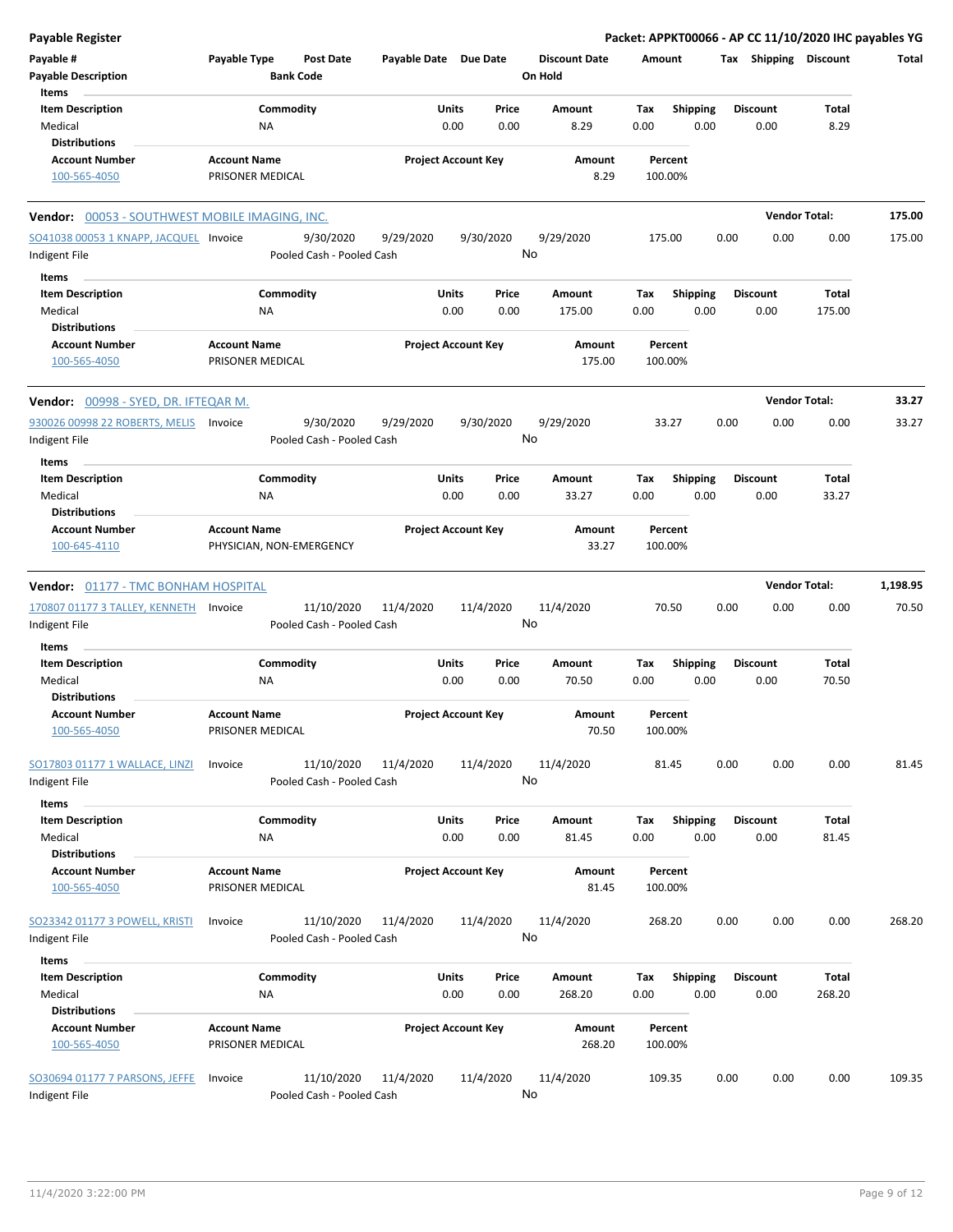| <b>Payable Register</b>               |                                  |                            |           |                      | Packet: APPKT00066 - AP CC 11/10/2020 IHC payables YG |      |                       |              |        |
|---------------------------------------|----------------------------------|----------------------------|-----------|----------------------|-------------------------------------------------------|------|-----------------------|--------------|--------|
| Payable #                             | Payable Type<br><b>Post Date</b> | Payable Date Due Date      |           | <b>Discount Date</b> | Amount                                                |      | Tax Shipping Discount |              | Total  |
| <b>Payable Description</b><br>Items   | <b>Bank Code</b>                 |                            |           | On Hold              |                                                       |      |                       |              |        |
| <b>Item Description</b>               | Commodity                        | <b>Units</b>               | Price     | Amount               | <b>Shipping</b><br>Tax                                |      | <b>Discount</b>       | Total        |        |
| Medical                               | NA                               | 0.00                       | 0.00      | 109.35               | 0.00                                                  | 0.00 | 0.00                  | 109.35       |        |
| <b>Distributions</b>                  |                                  |                            |           |                      |                                                       |      |                       |              |        |
| <b>Account Number</b>                 | <b>Account Name</b>              | <b>Project Account Key</b> |           | Amount               | Percent                                               |      |                       |              |        |
| 100-565-4050                          | PRISONER MEDICAL                 |                            |           | 109.35               | 100.00%                                               |      |                       |              |        |
| SO39348 01177 3 ANDREWS, BESSI        | 11/10/2020<br>Invoice            | 11/4/2020                  | 11/4/2020 | 11/4/2020            | 233.40                                                | 0.00 | 0.00                  | 0.00         | 233.40 |
| Indigent File                         | Pooled Cash - Pooled Cash        |                            |           | No                   |                                                       |      |                       |              |        |
| Items                                 |                                  |                            |           |                      |                                                       |      |                       |              |        |
| <b>Item Description</b>               | Commodity                        | <b>Units</b>               | Price     | Amount               | <b>Shipping</b><br>Tax                                |      | <b>Discount</b>       | <b>Total</b> |        |
| Medical                               | <b>NA</b>                        | 0.00                       | 0.00      | 233.40               | 0.00                                                  | 0.00 | 0.00                  | 233.40       |        |
| <b>Distributions</b>                  |                                  |                            |           |                      |                                                       |      |                       |              |        |
| <b>Account Number</b>                 | <b>Account Name</b>              | <b>Project Account Key</b> |           | Amount               | Percent                                               |      |                       |              |        |
| 100-565-4050                          | PRISONER MEDICAL                 |                            |           | 233.40               | 100.00%                                               |      |                       |              |        |
| SO40636 01177 1 ALLEN, MICAH R        | 11/10/2020<br>Invoice            | 11/4/2020                  | 11/4/2020 | 11/4/2020            | 354.60                                                | 0.00 | 0.00                  | 0.00         | 354.60 |
| Indigent File                         | Pooled Cash - Pooled Cash        |                            |           | No                   |                                                       |      |                       |              |        |
| Items                                 |                                  |                            |           |                      |                                                       |      |                       |              |        |
| <b>Item Description</b>               | Commodity                        | <b>Units</b>               | Price     | Amount               | Tax<br><b>Shipping</b>                                |      | <b>Discount</b>       | <b>Total</b> |        |
| Medical                               | <b>NA</b>                        | 0.00                       | 0.00      | 354.60               | 0.00                                                  | 0.00 | 0.00                  | 354.60       |        |
| <b>Distributions</b>                  |                                  |                            |           |                      |                                                       |      |                       |              |        |
| <b>Account Number</b>                 | <b>Account Name</b>              | <b>Project Account Key</b> |           | Amount               | Percent                                               |      |                       |              |        |
| 100-565-4050                          | PRISONER MEDICAL                 |                            |           | 354.60               | 100.00%                                               |      |                       |              |        |
| <b>SO40791 01177 3 HUNTER, JEFFRE</b> | 11/10/2020<br>Invoice            | 11/4/2020                  | 11/4/2020 | 11/4/2020            | 81.45                                                 | 0.00 | 0.00                  | 0.00         | 81.45  |
| Indigent File                         | Pooled Cash - Pooled Cash        |                            |           | No                   |                                                       |      |                       |              |        |
| Items                                 |                                  |                            |           |                      |                                                       |      |                       |              |        |
| <b>Item Description</b>               | Commodity                        | <b>Units</b>               | Price     | Amount               | Shipping<br>Tax                                       |      | <b>Discount</b>       | Total        |        |
| Medical                               | <b>NA</b>                        | 0.00                       | 0.00      | 81.45                | 0.00                                                  | 0.00 | 0.00                  | 81.45        |        |
| <b>Distributions</b>                  |                                  |                            |           |                      |                                                       |      |                       |              |        |
| <b>Account Number</b>                 | <b>Account Name</b>              | <b>Project Account Key</b> |           | Amount               | Percent                                               |      |                       |              |        |
| 100-565-4050                          | PRISONER MEDICAL                 |                            |           | 81.45                | 100.00%                                               |      |                       |              |        |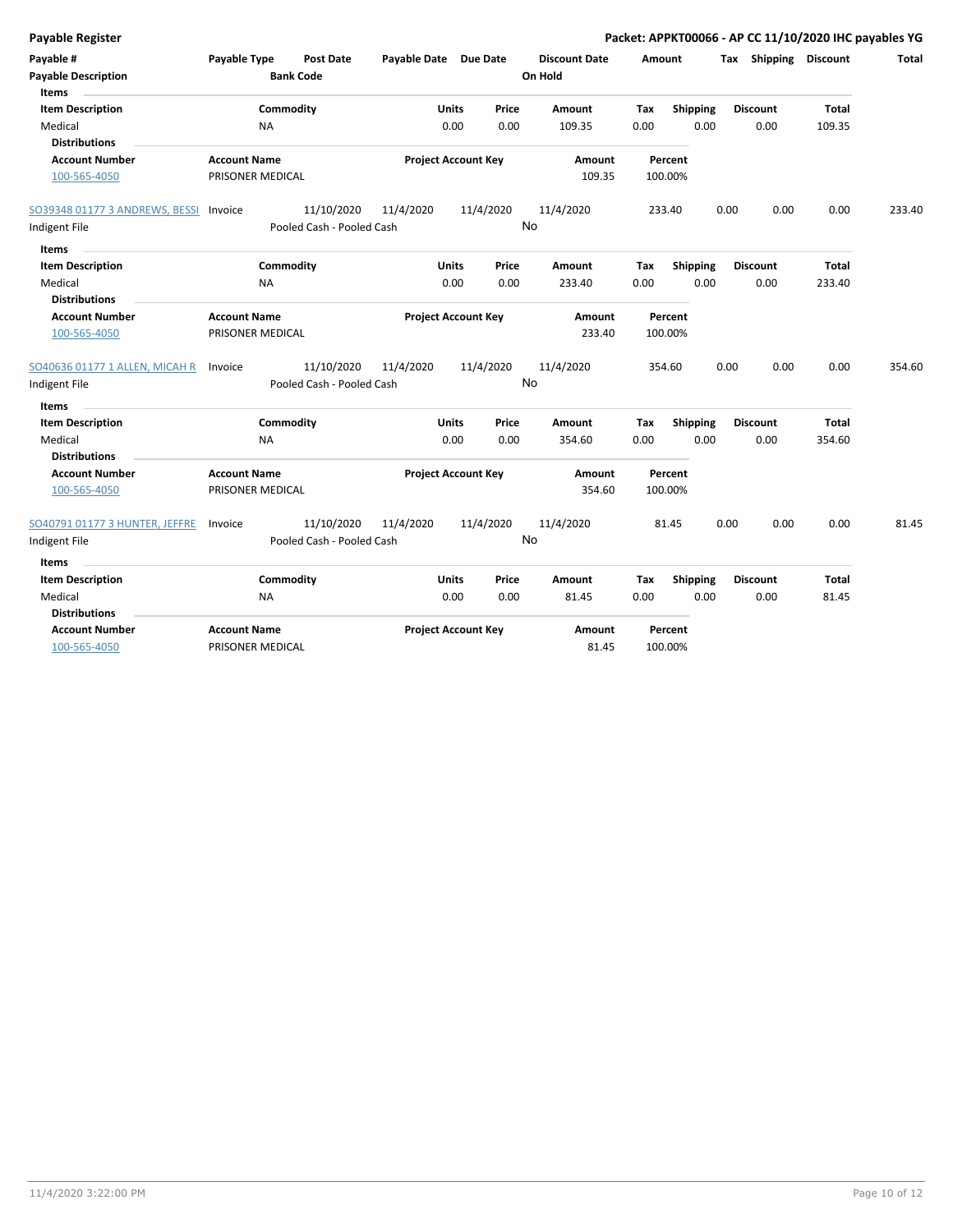# Payable Summary

| Type    | Count               | Gross    | Tax  | Shipping | <b>Discount</b> | Total    | <b>Manual Payment</b> | <b>Balance</b> |
|---------|---------------------|----------|------|----------|-----------------|----------|-----------------------|----------------|
| Invoice | 39                  | 628.86 ن | 0.00 | 0.00     | 0.00            | 6.628.86 | 0.00                  | 6,628.86       |
|         | <b>Grand Total:</b> | 6,628.86 | 0.00 | 0.00     | 0.00            | 6,628.86 | 0.00                  | 6.628.86       |